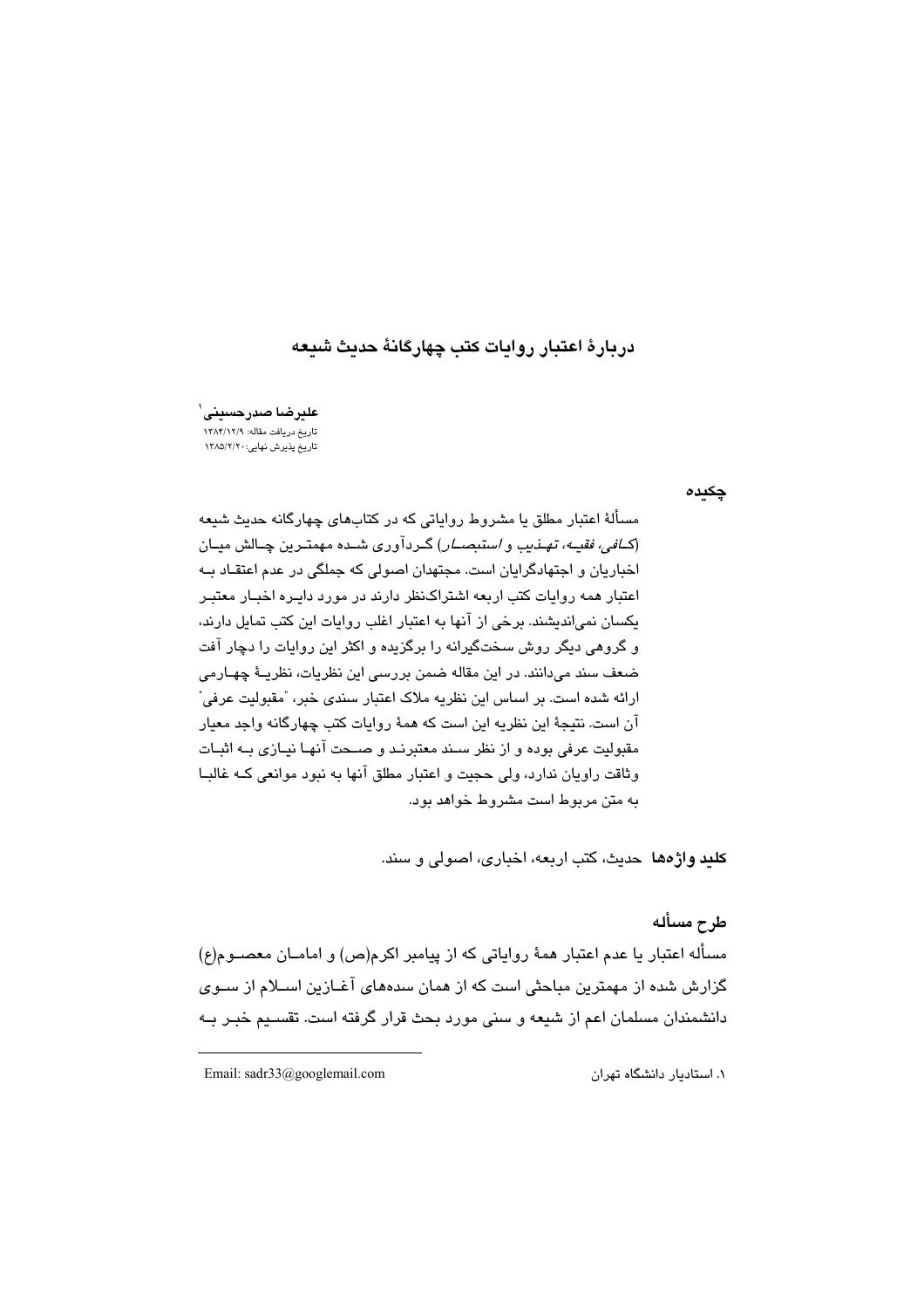یقینی و ظنی و قرار دادن شرایطی برای اعتبار اخبار ظنی، در کتابهای اصولی شیعهٔ قرن سوم به بعد مطرح شده است (نکه: مفید، ٤٤).

اعتبار روايات كتب اربعه و ساير كتب معروف شـيعه و وجـوب عمـل بــه آنهـا بــه صورت كلي و في الجمله در همهٔ اعصار مورد اجماع و اتفاق فقهاي شيعه بـوده و بـه گفته شیخ انصاری از ضروریات مذهب است (نکـ : ۱۹۰/۱)، ولی آیا همهٔ روایـات ایـن کتب معروف و مورد اعتماد شیعه از اعتبار برخوردارند؟ و اگر چنین نیست محبدوده اعتبار روایات مندرج در این کتب کجاست؟ درایـن بـاره ســه نظریـه در میـان فقیهـان شيعه مطرح است:

نظريهٔ نخست به "اخباريان" تعلق دارد. اين گروه تمـام روايـات كتـب معتمـد و بـه ويژه كتب چهارگانه يعن*ى كافى، من لايحضره الفقيه، تهـذيب الا*ح*كـام و الاستبصــار* را معتبر دانسته و انتساب همه روایات این کتب را به معصـومان قطعـی مـیشـمارند. از قدمای شیعه، سیدمرتضی، بنا بر نقل صاحب *معالم،* به گونهای بـا ایـن نظریـه موافـق بوده و بیشتر روایات شیعه را متواتر یا دارای قرائن قطعی شمرده است (نکـ : ۱۵۷).

نظریه دوح یا آن که صدور همه روایات مندرج در کتب اربعیه را قطعی نمبے،دانید، ولی جملگی را صحیح و معتبر به شمار میآورد. برخی از فقهای برجستهٔ اصولی نیز با این نظر لااقل در مورد روایات کتاب کافی همرأی هستند. از محقق نائینی نقل شـده است که خدشهٔ سندی در روایات *کافی* تلاش نافرجام افراد ناتوان است (نک: خـوئی، معجم *احاديث الشيعه*، ٨١/١). `

نظريه سوم نظرية رايج و متداول ميان فقيهـان اصـولى امـروز اسـت. ايـن نظريـه روایات کتب اربعه را، جـز معـدودی خبـر متـواتر، ظنـی دانسـته و معتقـد اسـت فقـط اخباری که از نظر سند واجد شرایط اعتبار باشند حجت هستند. دربـاره شـرایط لازم برای اعتبار خبر در میان آنها دیدگاه یکسانی وجود ندارد: برخـی خبـر امـامی عــادل، گروهی خبر هر راوی ثقه و جمعی هم خبر هر راوی امامی را معتبر میدانند و دسـته چهارمی هم به جای نگاه به شرایط راویان، موثوقبه و اطمینانزا بـودن خبـر را لازم مي دانند (نک: همان، ٢٤٠/١).

۱. فتوی دادن بر اساس روایات ضعیف السند *کافی* در حالی که هیچ روایت معتبر دیگری وجـود نـدارد نزد علمای متقدم شیعه رایج بوده است. این گفته را نویسنده مقاله از علامه رجالی شـبیریزنجـانی شنيده است.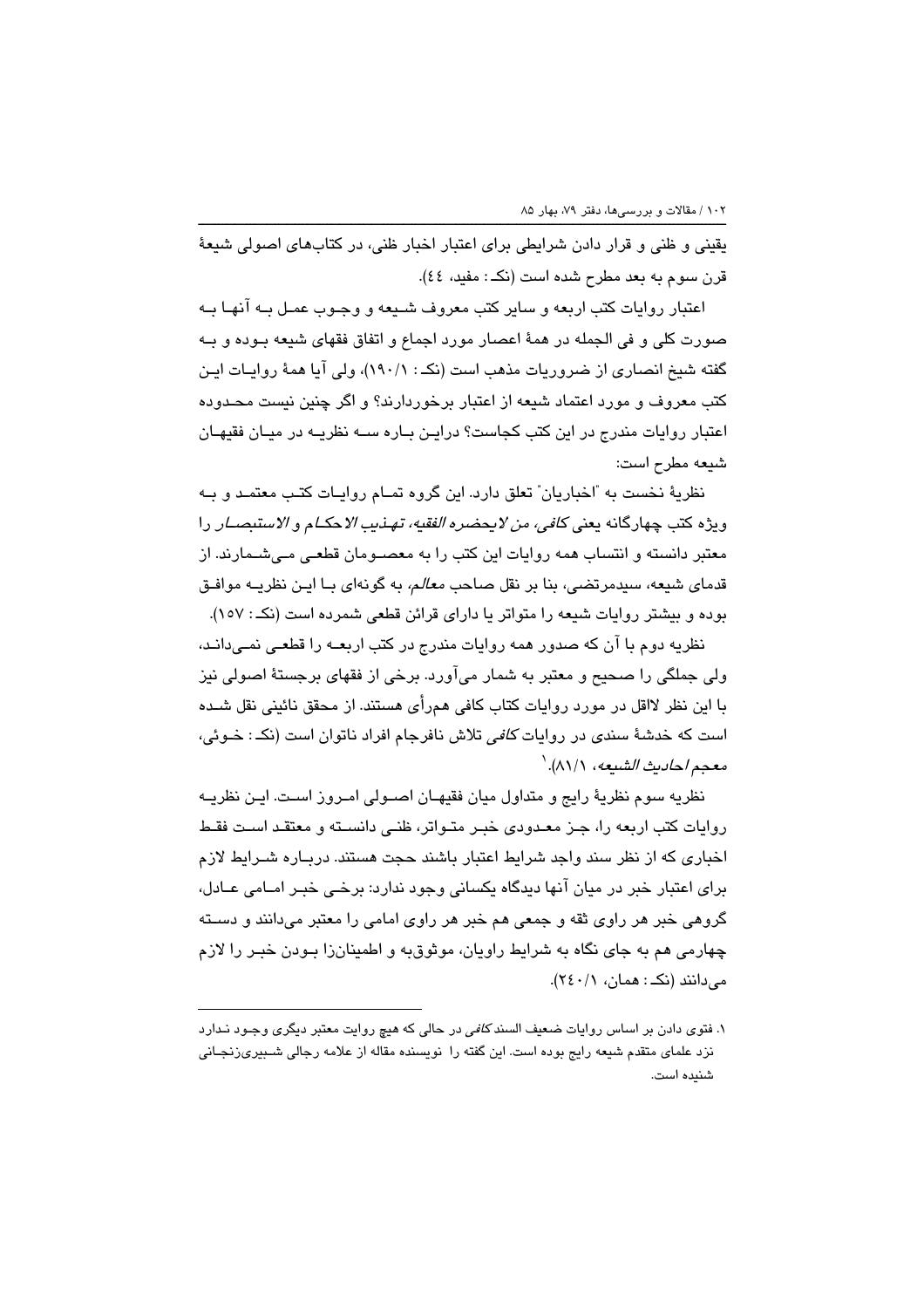بر اساس نظریه چهارمی که در این مقاله ارائه شده همه روایـات کتـب معـروف و معتمد شیعه که امروز در کتب اربعه مندرجاند از نظر سند دارای "مقبولیت عرفـی"انـد، ولي حجيت اين اخبار مشروط به اموري مانند عدم تعـارض بـا روايـات موثـوقبـه و عدم مخالفت با كتاب و سنت قطعى و حكم عقل و عدم اضطراب متن است. در صورت فقد این موانع، اعتبار روایات این کتب معتمد، به اثبات وثاقت روات و صبحت سبند ب معنایی که میان متأخران رایج است نیازی ندارد.

با این مقدمه به بررسی نظریههای دانشمندان شیعه دربـاره اعتبـار روایـات کتـب اربعه مے،پردازد:

#### ١. نظريهٔ اخباريان

این نظریه در قرن یازدهم در مقابل نظریه اجتهاد اصولی شکل گرفت و قریب بـه یـک قرن بر حوزههای علمیه شیعه سلطه یافت. مـولی محمـدامین اسـترآبادی (م ۱۰۳۳) از محدثان شيعه ابن نظريه را در كتاب *الفوائد المدنيه في الـرد علـي القائـل بالا*جت*هـاد و التقليد في الاحكام الالهيه* - كه در سال ١٠٣١ هجـري ق*مـري* در مكـه مكرمـه نوشـت -ارائه کرد (نکـ : آقا بزرگ، ٢٥٨/١٦). بر خلاف نظـر کلبـرگ` کـه معتقـد اسـت تــا قبـل از دوره سلجوقیان هیچ نشانی از کاربرد واژه اخباری وجود نـدارد عنـوان ًاخبـاری ً بــه عنــوان يــک مشـــي حــديثي در دوره اوليـــهٔ حــديث شــيعه داراي ســـابقه اســت. چنان که، نجاشی از برخی محدثان معتبر شیعه بـا عنـوان "اخبـاری" پـاد کـرده اسـت (نک: ١/ ٩٦، ١٠٦ و ٣٩٥) و ابن غضایری نیز درباره احمدبن محمدبن خالد برقی که احمدبن،حمدبنءیسی وی را به سبب نقل روایت از راویان ضعیف از قم بیـرون کـرد گفته است: در خود او طعنی نیست، بلکه طعن در مورد کســانی اســت کــه وی از آنهـا روایت میکنه، زیرا او به روش اهل اخبـار بـدون مبـالات، از هـر کسـی نقـل مـیکنـد (نکه: ۱۳۸/۱) از سخنان نجاشی و ابن غضایری به دست میآید که اخباریان گروهـی از راویان مورد اعتماد و مقبول بودهاند که از هر راوی ضعیف و مجهولی نقل روایت میکرده و به لزوم نقل از راوی معتبر اعتقادی نداشتهاند. رشد این گرایش شیخ مفیـد را واداشت که کتابی به نام *مقابس الانوار فی الرد علی اهل الا*خبـ*ار* در رد رویــهٔ آنــان

1. Kohlberg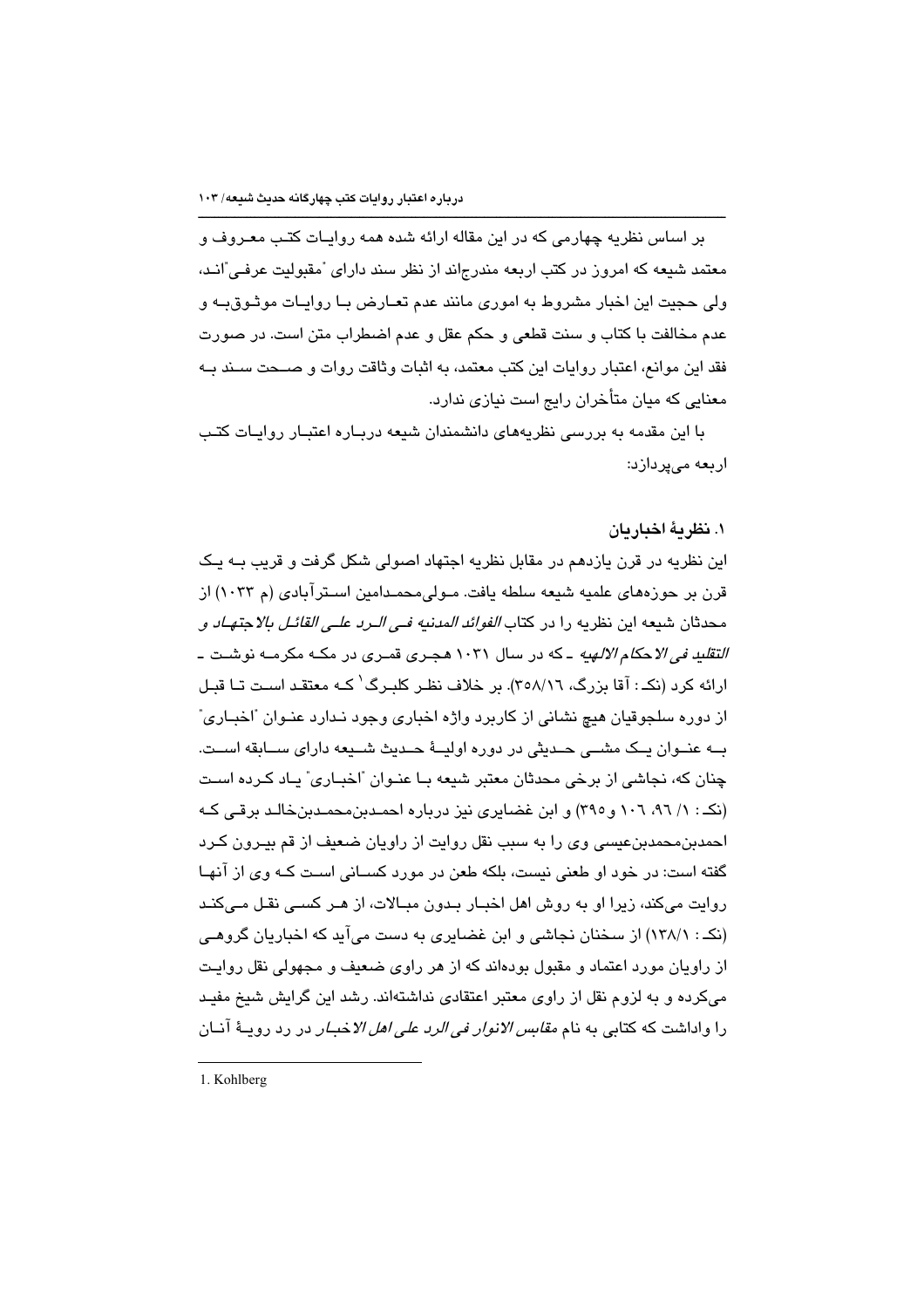بنگارد (نکـ : نجاشی، ۱۳۸/۱). علامه حلی هم در *نهایه* گفته است: اخباریان در اصــول و فروع دین بر اخبار آحاد اعتماد کردهاند. از توضیح فـوق مخـدوش بـودن ایـن نظـر شیخ انصاری که این سـخن علامـه را اشـاره بـه صـدوق و ابـن ولیـد دانسـته اسـت (نکه: ٣٣٣/١) روشن می شود. تفکر اخباری پس از قرن چهارم در میان عالمان شـیعه ادامه نیافت و به فراموشی سپرده شد. استرآبادی پس از فترتی که بیش از شش قـرن به طول انجامید گرایش اخباری را به صبورت یک نظریـه منسـجم و بـه گونـهای نـو مطرح كرد. خلاصهٔ نظریه فاضل استرآبادی چنین است:

الف ـ از كلام ائمه(ع) مستفاد است كه تا قيامت در هر واقعــهاي كــه پـيش مــي آيـد حکم شرعی وجـود دارد و بـر آن حکـم هـم دلالـت قطعـی در روایـات مترتـب اسـت (نک: استرآبادی، ۷۵).

ب ـ افتاء باید بر اساس قطع و یقین باشد و از افتای غیرقطعی باید خودداری کـرد (نکه: همان، ۱۰٤).

ج ۔کاربرد اصول عقلی مانند استصحاب و برائت که جز مظنه ایجـاد نمـیکنـد در احکام شرعی نادرست است (نکه: همان، ۱۰۵).

د \_روایت معتبر روایتی است که قطعیالصدور بوده و انتسابش به امامـان یقینـی ىاشد.

هــ تمام روايات كتب اربعه قطعىالصدورند. قطعى بودن روايات بــه معنــى معتبـر بودن و قابل عمل بودن همه آنها نیست، بلکه به معنی صادر شدن همه آنها از امامــان است. امامان مجبور بودهاند به دلیل شرایط تقیه و برای حفاظت از جان شـیعیان گـاه دستورات متضادی به شیعیان بدهند.

و ـ قدمای علمای امامیه مانند کلینی و صدوق جز به روایات یقینی و دلالات قطعی که به کمک قرائن فراوان حالیه و مقالیه برایشان ثابت بوده اعتماد نمیکردهانـد. روش آنها در غیر احکام ضروری فقط عمل به اخبار صحیح السند و صریح در دلالت بـوده است (نک: همان، ۹۱ و ۱۰۹).

فاضل استرآبادی موفق شد تفکر خود را به سـرعت در حـوزههـای علمیـه شـیعه گســترش داده و آن را در دورهای بــر محافــل علمــی شــیعه حــاکم کنــد، ولــی بــا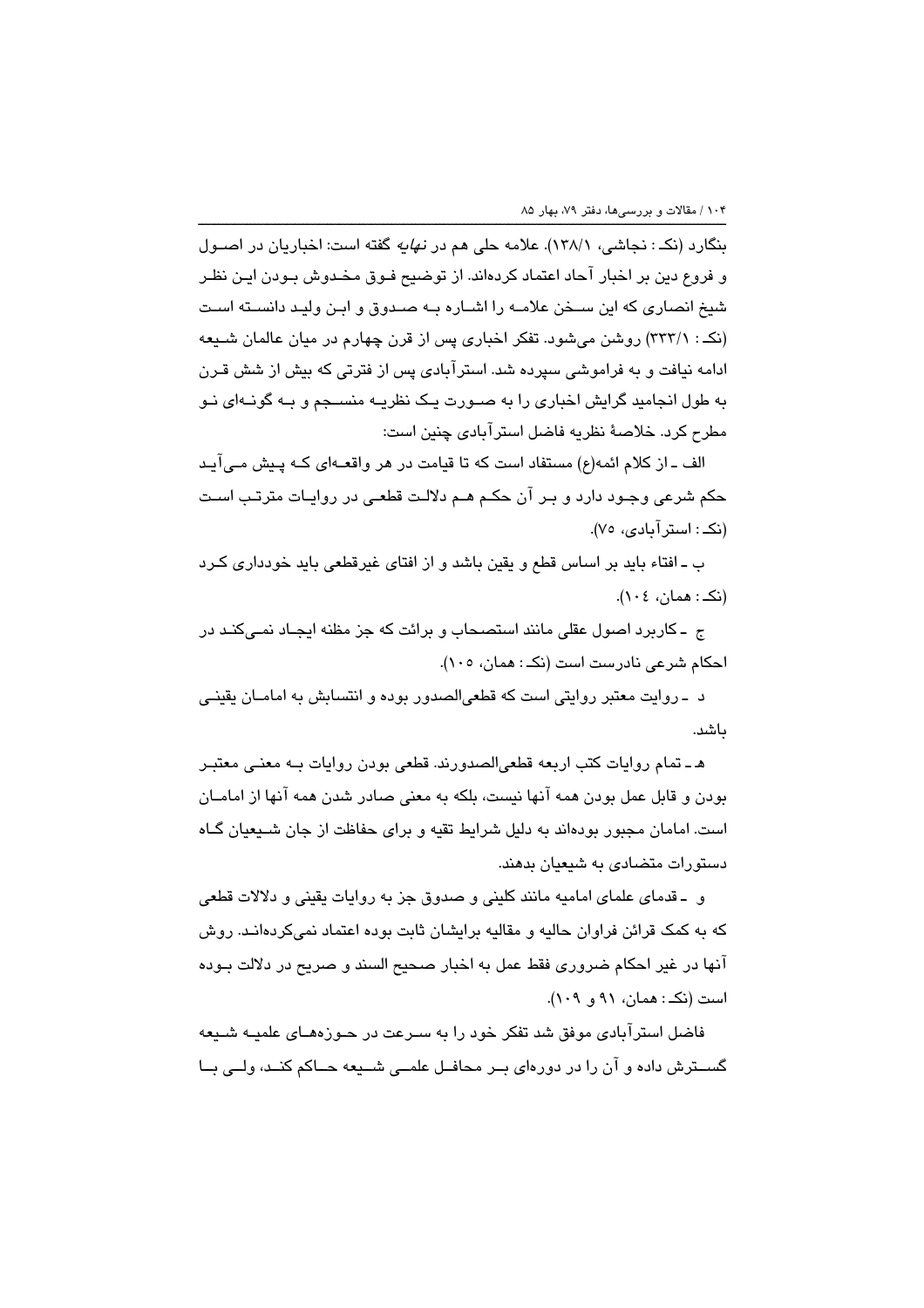ظهور متفکر برجسته اصولی، علامه محمدباقر وحیدبهبهانی (م ١٢٠٦) ـ کـه بــه دلیـل موفقیتش در بازگرداندن جریان فقاهت به مسیر اجتهادی لقب "مجدّد" گرفت ـ وادار به عقبِنشینی شد و به دنبال آن اندیشه اخباری بـرای مـدت نـامعلومی از صـحنهٔ تفکـر شىعى كاملاً كنار رفت.

استر آبادی نظریه خبور را پیر این تحلیل تباریخی بنیاد نهباد کبه فقبه شییعه در زمینهای کاملاً متفاوت از فقه اهل سنت شکل گرفته و حدیث شیعه نیز مسیری مستقل از حديث اهل سنت را پيموده است. از اين رو، اصول و قواعد حـديثي و فقهـي در ايـن دو جریان کاملاً ناهمخوان هستند. بــه گفتــه وی اولــین تفــاوت ایــن اســت کــه امامــان معصوم به عنوان منبع اصلي حديث تا پايان قرن سوم هجري بـه صـورت مسـتقيم و غیرمستقیم در دسترس شیعیان بوده و علمای شیعه برای رسیدن به احکام شرعی به راههای دیگر نیاز نداشتهاند. دومین تفاوت این است که کتابت حـدیث و تـألیف منــابـع حدیثی شیعه در همان دورهٔ امامان انجام گرفت و به این ترتیب نسلهای بعد بـه مـتن صحیح احادیثی دست یافتند که در زمان امامان تدوین شده بود بدون آن که به قواعد عقلي در كشف احكام نياز داشته يـا بـراي شـناخت حـديث صـحيح بـه اعمـال قواعـد حديثي اهل سنت مجبور باشند.

به نظر ایشان مسیر مستقل و متفاوت حدیث و فقه شیعه کـه چیـزی جـز اتکـا بـه احادیث موجود در کتب معتمد و معـروف شـیعه و بـی نیـازی از قواعـد عقلـی کشـف حدیث معتبر از غیر معتبر نیست برای علمای اقـدم شـیعه کـاملاً روشـن بـوده و ایـن مسير تا قرن هشتم ادامه داشته است. وي معتقد است علامـه حلـي بـراي اولـين بـار قواعد حديثي و اصولي اهل سنت را اقتباس و با نبوغ علمـي خــود آنهــا را بــر فقــه و حديث شيعه تحميل كرد و مسـير مسـتقل فقـه شـيعه را بـه نفـع عامـه تبـاه سـاخت (نکـ : ١٢٠) و براي تأييد رأي خود به گفته شيخ بهاءالدين عـاملي استشــهاد کـرده کــه فرموده است در دوره فقيهان اقدم شيعه، حديث فقط به دو نوع "صــحيح" و "ضــعيف"، يعني حديث معتبر و حديث نامعتبر تقسيم مـي شـده و علامـه حلـي بـراي اولـين بـار اقســام چهارگانــه صــحيح، حســن، موثــق و ضــعيف را بــه حــديث شــيعه وارد كـرد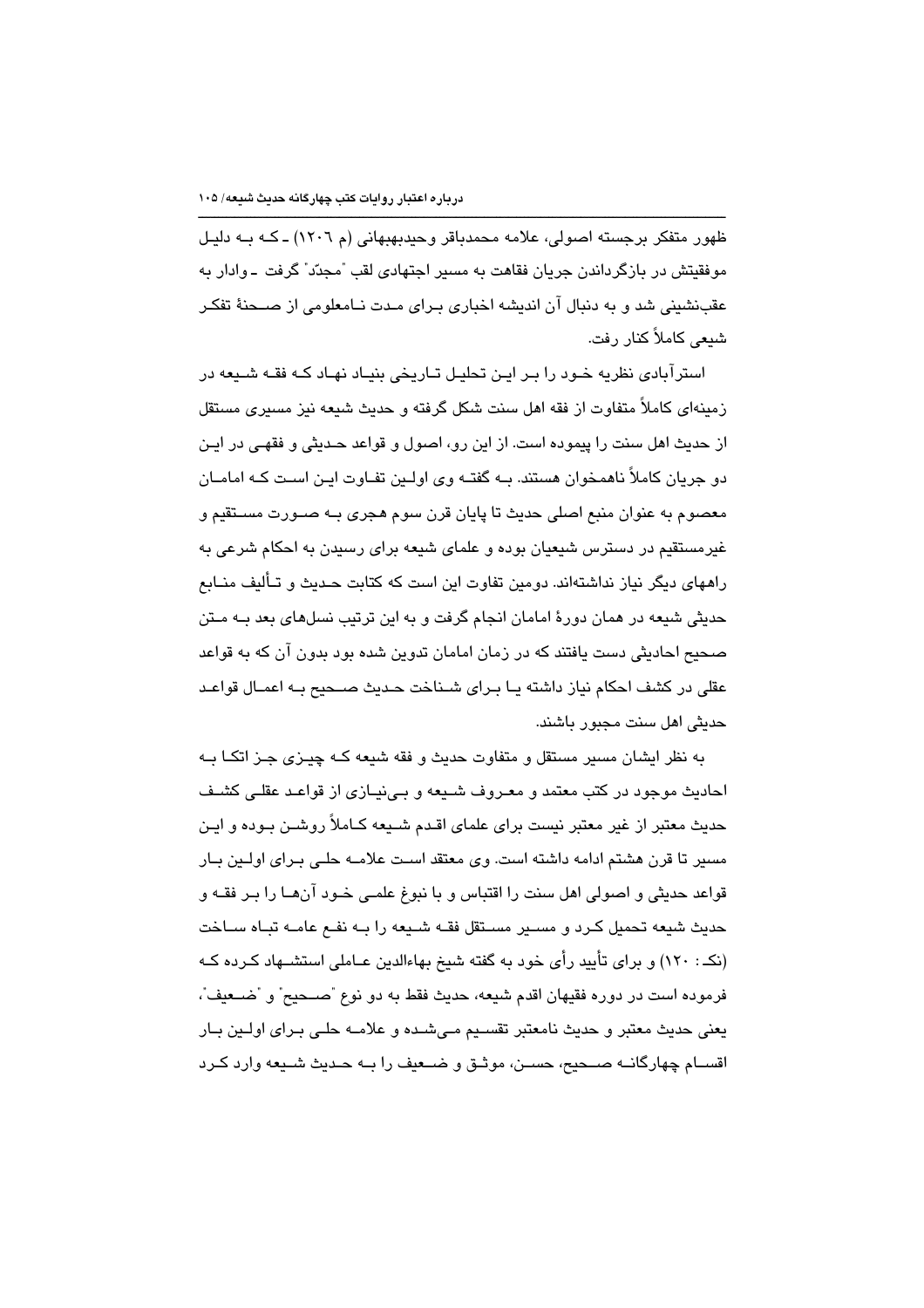(نکـ : *مشرق الشمسين،* ٢٦ ). وی از اين مقدمه برای اثبات يقينی بـودن همــهٔ احــاديثی که در کتب روایی شیعه نقل شده، استفاده کرده است.

ضعف نظريةَ استر آيادي كـاملاً آشـكار اسـت، زيـرا يـذيرش ايـن تحليـل بـا همـه خصوصیات آن ثابت نمیکند که روایاتی که از طریق امامان معصوم به ما رسـیده از هر گونه احتمال خطای در نقل یا آمیخته شدن با روایات جعلی مصــون اسـت و همــهٔ این احادیث قطعیالصــدورند یــا ایــن کــه همــه آنهــا از دلالتــی کــاملاً روشــن و یقینــی برخوردار هستند.

۲. نظر به فقبهان حدیثگرای شیعه

پس از افول تفکر اخباری در قرن دوازدهـم، نظریــه دیگـری، از ســوی معـروفـتـرین محدثان متـأخر شـيعه ماننـد: محمـدباقر مجلسـي، محمـدتقی مجلسـي، حـر عـاملي و فيضكاشــاني كـه غالبــاً مؤلفـان و شــارحان برجســتهٔ جوامــع حـديثي شــيعه هســتند مطرح شد. ` به نظر این بزرگان، هر چند به دلیل وجود احتمال جعل، سهو و اشتباه در نقل راویان اخبار یا مؤلفان کتب حدیث، صدور همهٔ روایاتی که در کتب اربعــه شــیعه آمده یقینی نیست، ولی شواهد و قرائن فراوان ثابت میکند که همه روایاتی که در ایـن چهار کتاب اصلی شیعه گردآمده اطمینانبخش و قابل اعتمادند و اعتبـار آنهـا نیـازی به وثاقت راوياني كه در سلسله سند آنها ديده مي شود ندارد. اين نظريــه بــه محـدثان محـدود نشــد و برخــی از دانشــمندان اصــولی ماننــد ملااحمــد نراقــی (م ١٢٤٥) و فاضل تـوني صـاحب وافيـه (م ١٠٧١) هـم بـه ايـن نظريـه پيوسـتند. در وافيـه چنـين آمده است: خبر واحد قابل عمل شـرایطی دارد از جملــه ایـن کــه خبـر در کتـب اربعــه وارد شده و جمعی به آن عمـل کـرده باشـند و مـانع و معـارض اقـوایی در برابـرش نباشد. چنین خبری معتبر است خواه مسند یا مرسـل باشـد؛ راویـش ضـعیف یـا ثقـه باشد (نکـ : ١٦٦). پیش از این نظر محقق نائینی در تأیید این نظریــه در مــورد روایــات

۱. برای این که این گروه، از اخباریگرایان متمایز شوند در این مقاله از عنوان فقیهان حدیثگـرا بـرای اشاره به آنان استفاده شده است.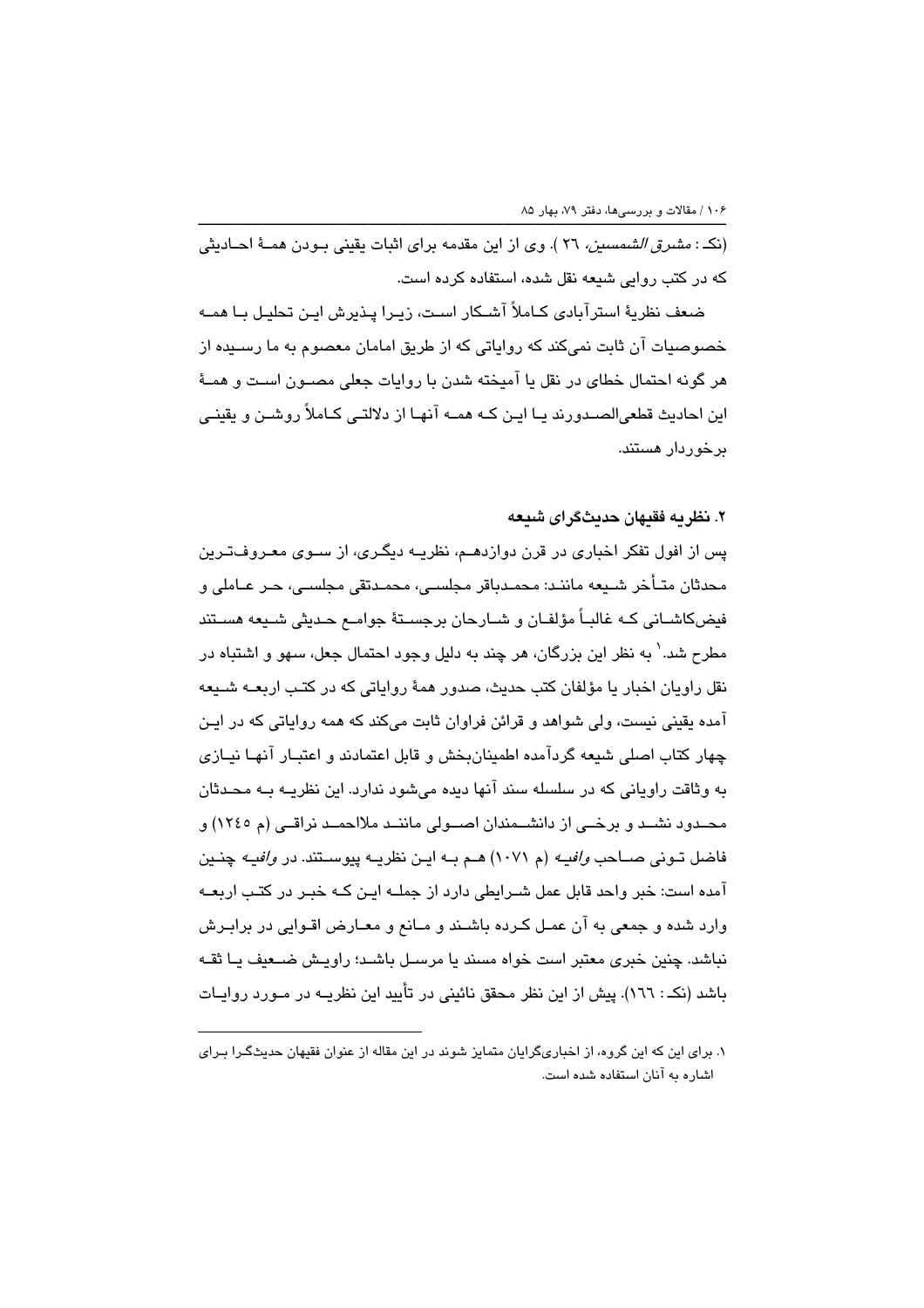ک*افی* نقل شد و پس از این بـه همرا*هـی* برخـی از بزرگتـرین شخصـیتهـای اصــولی متأخر شـيعه بـا ايـن رأى نيـز اشـاره خواهـد شـد. ايـن نظريـه از دو مقدمـه تشـكيل شده است:

## مقدمه نخست

مشايخ ثلاث فقط روايات صحيح را در كتب خود نقل كرده و نسـبت بـه صـحت تمـام روایات این کتب اطمینان داشتهاند.

شيخ حر عاملي در خاتمه *وسايل الشيعه*، ٢٢ دليل به نفع ايـن نظريـه اقامــه كـرده، ولی خود اذعان دارد که برخی از آنها قابل مناقشه است. وی از دلایلی که اســترآبادی به نفع نظریه اول آورده نیز سود برده است. به برخی از این ادله که از قوت بیشـتری برخوردار است اشاره میشود. این ادله در چند گروه دستهبندی میشود:

گروه نخست کلمات صاحبان ایـن جوامـع روایـی اسـت کــه بـر صــحت و اعتبـار روایات گردآوری شده در کتب خود تأکید کردهاند. بدیهی است اگر آنان قصد داشــتند در کتابهای خود از روایات نامعتبر اسـتفاده کننـد هـیچ گـاه در مقدمــه آن کتابهـا بـر صحت تمام روايات اين كتب شهادت نمىدادند (نكـ : حرعاملي، ٩٦/٢٠). مـتن سـخنان کلینی و صدوق در مقدمه کتابهایشان از این قرار است:

کلینی در مقدمه *کافی* خطاب به کسی که از وی تقاضای تألیف این کتــاب را کــرده چنین گفته است: و تو گفتهای که دوست داری کتابی داشته باشـی کـه تـو را در تمـام فنون علم دین کافی باشد و برای هر متعلم و مسترشدی هم کفایت کند و هر کسی که علم دين و عمل به آن را طلب مي كند بتواند آثار صحيح صادقين و سنن اسـتواري را كه مدار عمل و مايهٔ ادای فرائض و انجام سنن پيامبر است از آن برگيرد و خداونـد را سياس كه تأليف آن چه را كه خواستی ميسر ساخت. (نكـ : ٥) در ايـن جملــه تصــريح شده که هدف وی از تألیف این کتاب، جمعآوری همه روایات اعم از صحیح و ضعیف نبوده و او روایات ایـن کتـاب را جملگـی از آشار صــحیح امامـان و بـه منظـور عمـل متعلمان و مستر شدان گر دآور ی کرده است.

شيخ صدوق در مقدمه *من لايحضره الفقيه* چنين آورده است كـه: مـن نخواسـتم مانند مصنفان دیگر هر چه روایت شده را در این کتاب بیاورم، بلکه مقصـود مـن نقـل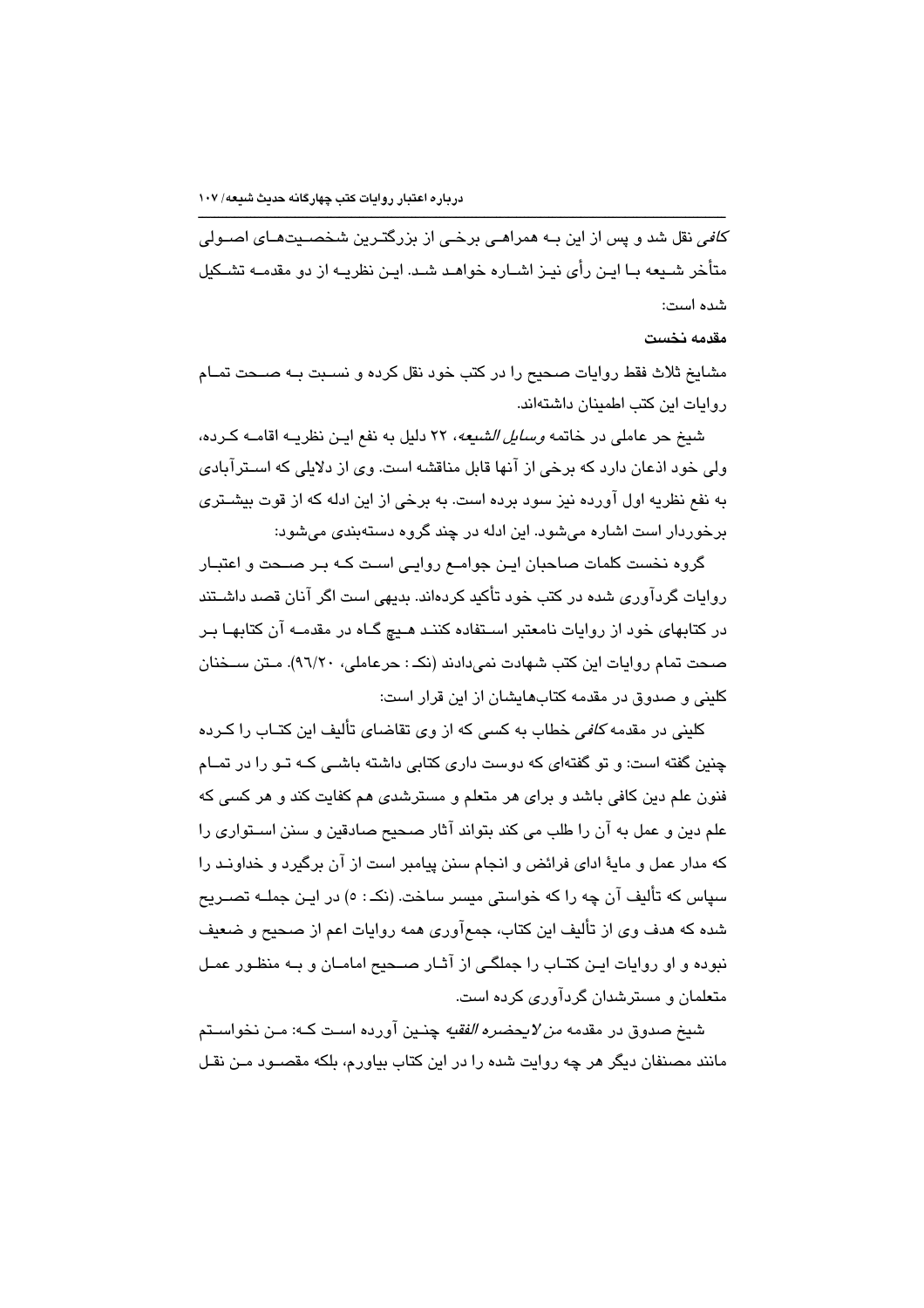روایاتی است که بر طبق آن فتوی میدهم و بر صحت آن حکم میکنم و بـین خـود و پروردگارم (جل ذکره) آن را حجت میدانم و تمـام روایـات ایـن کتـاب از کتـاب هـای مشهور مورد اعتماد و مرجع مانند کتاب حریز و … از کتبے کـه آنهـا را از مشــایخ و گذشتگانم روایت کردهام استخراج شده است (نکـ : ۲) این سخن هم با تعـابیر مختلـف بر این نکته تأکید کرده است که روایاتی که در *فقیه* آمده فقط روایات صــحیحی اسـت که صدوق می توانسته بر اساس آنها فتوی دهد.

گروه دوم، استدلال مبتنی بر تحلیل تاریخ تدوین حدیث شیعه اسـت. ایـن اسـتدلال مرکب از چند مقدمه است،:

الف - ما با علم قطعی میدانیم که امامان و اصحابشان در مدت بیش از ٣٠٠ سال به کار ضبط احادیث در مجالس امامان(ع) و تدوین آنها مشغول بودند و علمای اقـدم شیعه تا زمان مشایخ ثلاث تمام عمر خودشان را در کار جمعآوری، تصحیح و تدوین این احادیث به صورت اصول و مصنفات صرف کردهاند.

ب ــ ما می دانیم که در زمان قدمای اصحاب از میان مصنفات و کتب فراوان حدیث شيعه، اصولي كاملاً صحيح و معتبر شكل گرفت كه به نام "اصـول اربعمـأهْ" معـروف شد. این اصول مورد رجوع و عمل شیعیان بوده و ائمه(ع) هم برخی از آنهـا را تأییـد كردند (نكـ : شيخ بهائي، وجيزه، ع).

ج ــ هر چند در زمان تألیف کتب اربعه کتب و روایات ضعیف و نامعتبر هم وجـود داشته است، ولي مشايخ ثلاث روايات خود را از تصانيف تصحيح شده، مورد اعتمـاد و معتبر گردآوری کردهاند. زیرا ممکن نیست با وجود دسترسـی بـه روایـات صــحیح آنان سراغ روایات ضعیف بروند و با امکان دریافت احکـام از منـابع قطعـی از منـابع ظني، يعني احاديث غيرمعتبر استفاده كنند.

د ـ آنچه این استدلال را تأیید مـیکنـد ایـن اسـت کـه کلینـی و صـدوق در جوامـع حديثي خود هيچ تمايزي ميان احاديث صحيح و ضعيف قائيل نشيده و هيچ معيار و نشانی نگذاشتهاند که روایات معتبر آنها از نامعتبر بازشناخته شود. با توجـه بـه ایـن که آنان این کتابها را به عنوان مرجع فقهی و شرعی شیعیان نوشتهاند. در صـورتی که، برخی از روایات گردآوری شده در این کتابها در نظر ایشان نـامعتبر بـود حتمـاً برای شناسایی این گروه و جداسازی آنها از روایات معتبر علامتی مـیگذاشـتند. ایـن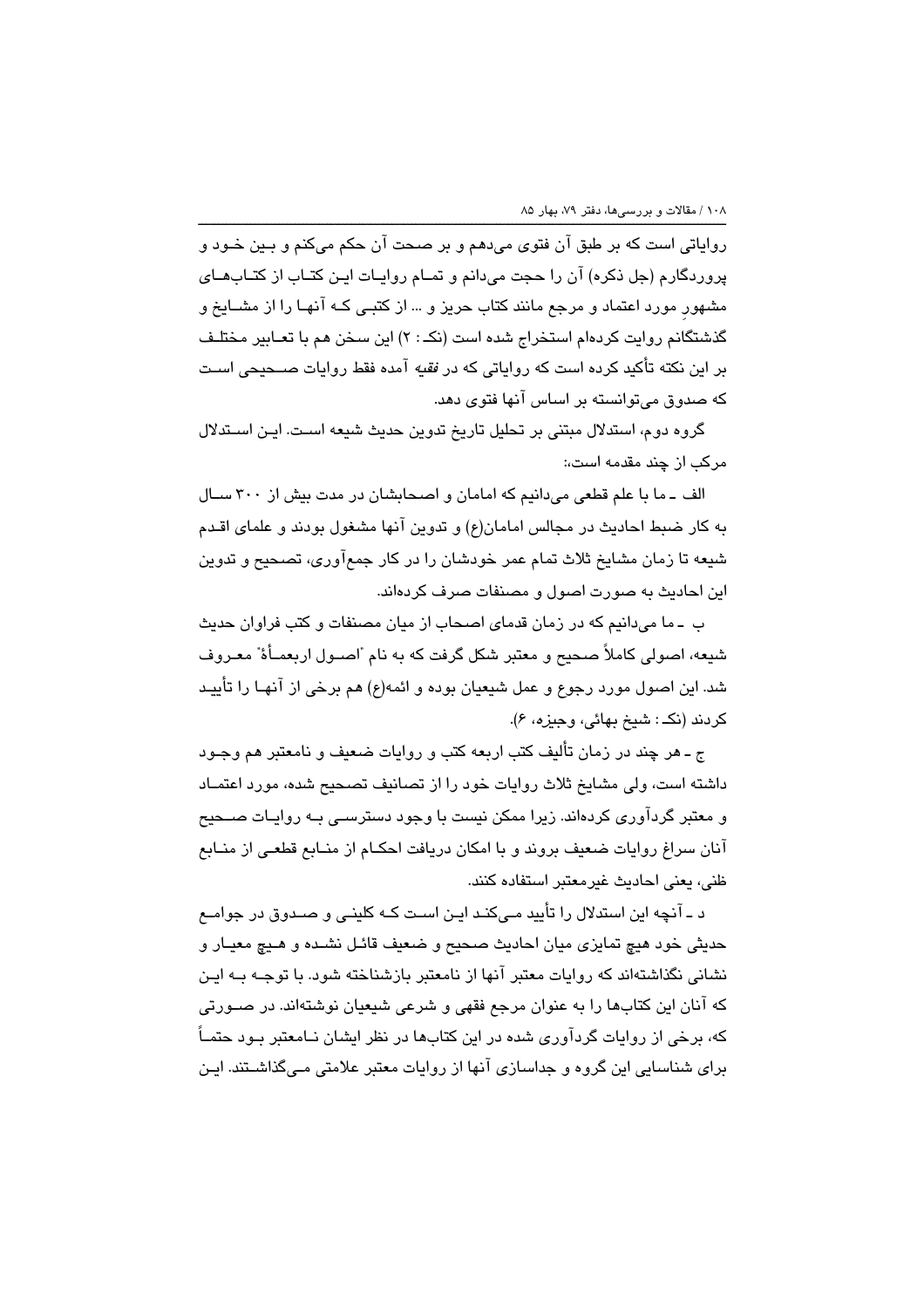امر تا حدی روشن است که احتمال غفلت آنان از این کار نیز وجبود نبدارد و احتمـال این که آنان عمداً روایات معتبر و نامعتبر را به هم آمیخته باشـند بـا مرتبـه تقـوی و اعتقاد آنها ناساز گار است.

گروه سوم، قرائن خاصەای است کە محمدتقی مجلسی، محدث برجسته شیعه، طی ممارست طولانی خود با کتب اربعه دریافته است و ثابت میکند که مشایخ ثـلاث فقـط درصدد نقل روایات موثوق،به بودهاند و اخباری کـه بـا سـند ضـعیف در کتـب اربعـه نقل کردهاند جملگی صحیح (بــه اصــطلاح قـدمایی) و دارای اعتبـار اسـت. ایـن قـرائن از این قرارند:

الف ـ براي آشنايان با كتب مشايخ ثلاث واضح است كه طريق آنان به رواياتي كه در کتب اربعه نقل کردهاند، محدود به طرق ذکر شده در اســناد ایــن روایــات نبــوده و آنان برای هر روایت طرق متعددی داشتهاند که برای جلبوگیری از اطنـاب همیشـه بـه نقل يک طريق اکتفا ميکردهاند و علت انتخاب يک طريق از بين طرق متعـدد و ذکـر آن در کتاب *کافی* وثاقت راویان آن طریق نبوده است، بلکه مــلاک رجحــان یــک طریــق از نظر وي عالميالسند بودن و قلت وسايط آن طريق بوده است.

ب ـ وی میافزاید: من، جز تعداد معدودی، تمام روایاتی را که در ک*افی* به صــورت مرسل نقل شده در کتابهای صدوق به طور مسند یافتم. این تحقیق نشان میدهد کـه روایات *کافی* جملگی روایات معتبر و مسند بوده، ولی روش ایـن بزرگـان نقـل اســناد روایات نبوده است. دلیل آن هم این است که آنان ایـن روایـات را از کتـب معتبـر نقـل کردهاند و با وجود اعتبار کامل کتاب دیگر نقل سلسله سند روایت تا صاحب آن کتاب امری غیرضروری بوده است. پس نباید گمان کرد که مؤلفان این کتب، روایات مرسـل و مسند و اخبار معتبر و نامعتبر را به هم آمیختهاند.

ج ــ وی اضافه مــیکنـد: شــیخ طوســی در مــوارد بســیاری در دو کتــاب *تهـذیب* و *استبصار* به روایات ضعیف (به اصطلاح متأخران) استدلال کرده است، با ایـن کـه در همین کتابها روایاتی با سند صحیح در همان موضوع وجود داشته اسـت. ایـن نکتـه شاهدی بر این مدعا است که در نظر وی، اخبار صحیح و ضعیف این دو کتاب یکسان است و وی همه روایات این دو کتاب را بدون توجه به وثاقت یا ضـعف راویـان آنهـا معتبر میداند (نک: *لوامع، ۱۰*۲/۱ و *روضه، ۱*۸۸/۱).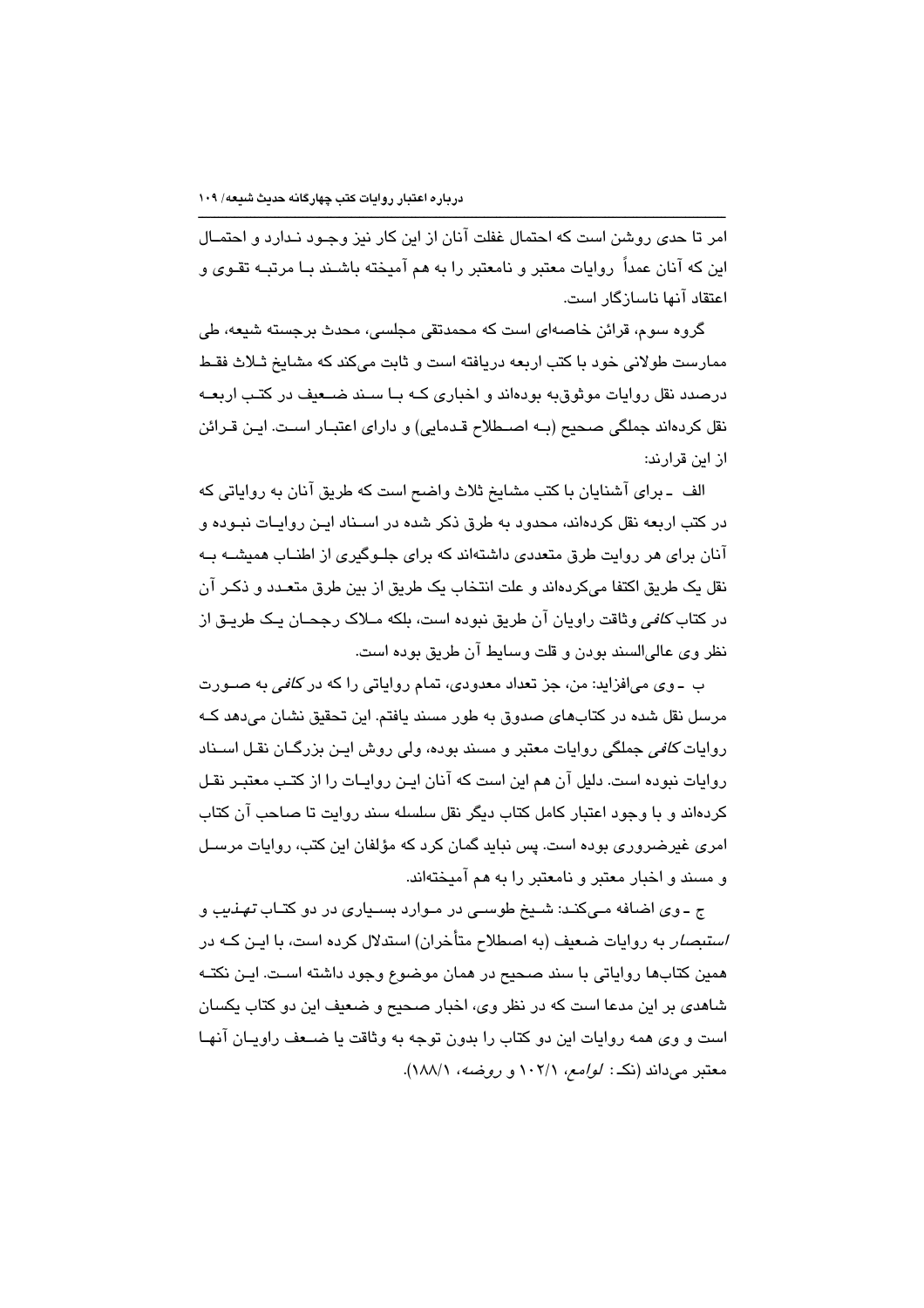گروه چهارم، استدلال نقضی است کـه بـه صـورت دو قیـاس اسـتثنایی زیـر بـه این گونه قابل طرح است که در صورت عدم اعتمـاد بـه نقـل مشـایخ، بایـد بـه لـوازم نادرست و باطل ملتزم شويم. بطلان اين لوازم، صحت راه نخست را ثابت ميكند:

الف ۔اگر روایات مشایخ را نیذیریم و بخواهیم فقط بر مبنای عـدالت راوی، اسـناد آنها را مورد بررسی رجالی قرار دهیم باید معتقد شویم اکثر روایات شیعه ضــعیف و بی|عتبارند چون کمتر راوی را می;توان یافت که به عدالت او یقین داشته باشیم.

ب ۔اگر شهادت مشایخی مانند شیخ طوسی را دربـاره صـحت احادیـث ایشـان و این که آن احادیث را از اصول معتبر نقل کردهاند نیذیریم، شهادت آنها در توثیقهـای رجالي هم بي|عتبار خواهد بود (نکه : حرعاملي، ١٠١/٢٠-١٠٢). وضوح بطلان تـالي در این دو مورد بطلان مقدم را که رد شهادت مشایخ است ثابت میکند.

#### مقدمه دوم

اعتماد مشایخ ثلاث به کتب چهارگانه به ما اطمینان میدهد که روایات مندرج در آنهـا با قراین اطمینانآور مشهود و محسوس همراه بوده است و قدمای اصحاب و مشــایخ اخبار، این کتب را براساس همین قرائن اطمینانآور انتخاب کرده و در کتابهای خـود آوردهاند. ما هم امروز میتوانیم به این قراین اعتماد کنیم و بر اساس آنها بـه صــحت روايات كتب اربعه يي ببريم (نكـ : همان، ٧١/٢٠).

شواهدی که این اعتماد را برای ما ایجاد میکند، به شرح ذیل است:

الف ۔نزدیک بودن عصر مشایخ ثلاث به ویـژه عصـر کلینـی کـه در زمـان غیبـت صغری میزیسته به زمان صدور روایات و فاصلهٔ اندک آنان با دوره تـألیف مجـامع حدیثی اول شیعه در زمان امامان هشتم، نهم و دهم.

ب ـ وجود اصول اربعمأه که شامل کتابهای معتبر و معتمد شیعه بوده در زمـان مشايخ و استفاده كامل آنان از اين كتب (نكـ: محمدتقى مجلسى، *لوامع، ١٠٢/١).* 

ج ۔تسلط کامل مشایخ ثلاث بر حدیث شیعه که مـورد قبـول تمـام علمـای متـأخر است.

این شواهد برای ما هیچ تردیدی بر جای نمیگذارد که این بزرگان در امـر انتخـاب شایستهٔ روایات کتابهای خود از میان روایات معتبر کاملاً موفق بـودهانـد. هـر چنـد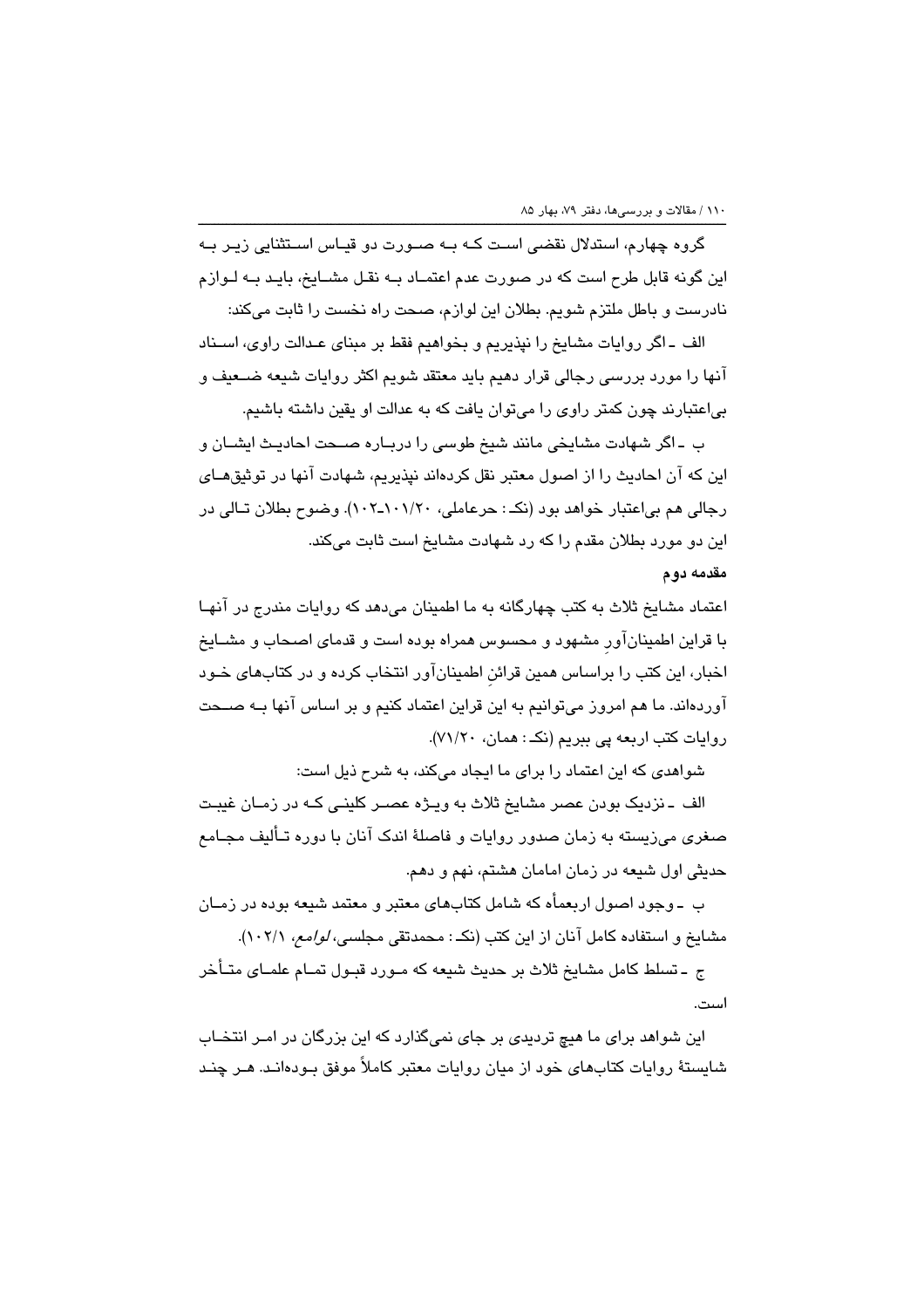احتمال سهور و اشتباه در کار آنها وجود دارد، ولی این احتمـال در حـدی نسبت کـه اعتماد و اطمینان ما را به صحت کارشان مخدوش سازد.

بررسی نظریه دوم

الف ـ بر شهادت کلینی و صدوق چنین ایراد شده که سخنان این بزرگان نتیجهٔ اجتهاد شخصی آنها و با شهادت حسی رجالیان به وثاقت راویان متفاوت است. اعتماد آنــان به اخبار این کتب که برخی از آنها ضعیفانـد همیشـه بـرای مـا اعتمـادآفرین نیسـت (نكـ : خوئي، معجم رج*ال الحديث، ٨*/٨٨ـ٨٨).

ب ۔وجود روایات ضعیف فراوان در این دو کتاب، شــاهد بـر ایــن اسـت کــه آنهـا روايات كتب خود را فقط از ميان روايات معتبر انتخاب نكردهاند (نكه: همان).

ج ـ تضعیف روایات *کافی* توسط شیخ طوسی روشن میکند که همــه روایــات ایـن كتاب از نظر شيخ معتبر نيست (نكـ : همان).

د ـ وجود روایاتی در این کتب که محتوای آنها قابل انتساب بـه امامــان(ع) نیسـت (مانند روایات متعددی که ماه رمضـان را همیشـه سـی روزه مـیدانـد (نکــ : کلینـی، ٧٨/٤)) نيز همين امر را تأييد مىكند (نكـ : خوئى، *معجم رجال الحديث،* ٢٣/١).

هـ ـ اعتماد ما به تصحیح آنها نوعی تقلید از ایشــان بــه حســاب مــیآیـد کــه بـرای مجتهد جائز نيست (نكـ : نراقي، *شعب المقال*، ١٩).

و ـ وجود عـواملي ماننـد جعـل و تحريـف در روايـات، تعـارض و اخـتلاف ميـان روايات، وجود شرايط تقيه در زمان اصحاب، احتمال اشتباه و سهو راويان و اختلاف در نقل یک روایت در چند کتـاب، اعتبـار روایـات کتـب اربعــه را مـخـدوش مـی،ســازد (نكـ : خوئي، معجم رجال الحدث، ٣١/١).

پاسخ برخی از این ایرادات در توضیح استدلالهـای نظریـه دوم داده شـده اسـت. شیخ انصاری، محقـق بـزرگ اصـولی، در ایـن بـاره گفتـه اسـت: بـرای کسـی کـه در حـال راویـان اخبـار شــٰیعه بررسـی کنـْـد هـیچ شـکی نمـی،مانـد کــه اکثـُر، بلکـه همــه اخبار ـ مگر اخبار شاذ و نادر ـ از امامان(ع) صادر شده است. این مدعا بعـد از دقـت در کیفیت رسیدن آنها به دست ما و تأمل در روشی که مشایخ ثلاث و مشایخ پیش از ایشان در پالایش اخباری که در کتابهایشان آوردهاند روشن میشود. نشانههایی که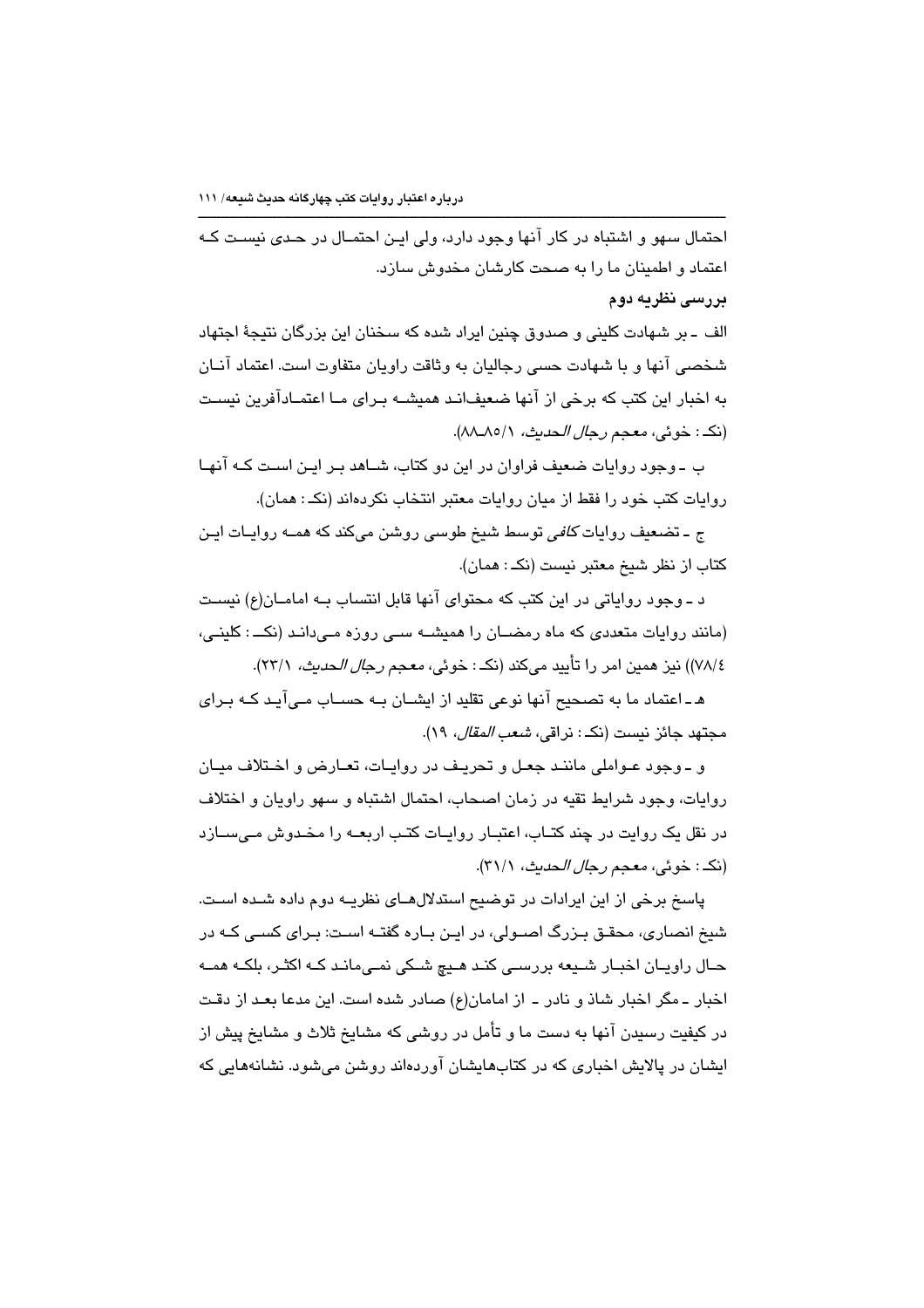برای ما ثابت میکند که اصحاب ما از زمـان امـام رضـا(ع) بـه امـر پـالایش احادیـث اهتمام داشتهاند قابل احصا نيست (نكـ : ٢٥١/١).

با وجود ایـن، بـه نظـر مـا، نظریـه محـدثان در مـورد اطمینــانبخـش بـودن همــه روايات كتـب اربعــه قابـل دفــاع نيسـت. تنــافي و تعــارض فـراوان ميــان روايــات ايـن کتب، مانع حصول اطمینان به صدور این روایات است. این پاسخ که روایات متعارض یــا ناصـــحیح، تقیــهای هســتند نمــیتوانــد وجــود ایــن همــه روایــات متعــارض را توجیه کند. مـردود بـودن برخـی از روایـات *کــافی* و اعــلام نادرسـتی آنهـا از ســوی شیخ طوسی ۔که خود نزدیک بـه آن عصـر و خبـره ایـن علـم اسـت ۔بـر تردیـد مـا میافزاید و موجب سلب اعتمـاد مـا بـه صـحت تمـام روایـات ایـن کتـب مـیشـود (نکـ : خوئی، *معجم رجال الحدیث،* ۳٤/۱) البته این پرسش که چگونه کلینـی و صـدوق با همه برجستگی علمی خود، با وجود این مشکلات به ایـن احادیـث اعتمـاد کـردهانـد باقی است و بررسی بیشتر را میطلبد.

# ۳. نظریه فقیهان اصولگرا

فقهای اصولی شیعه درباره دایره اخبار مقبـول و نـامقبول، مشـی یکسـانی نداشـته و معیار واحدی برای رد و قبول روایات ارائه نمیکنند. در این جا به گرایشهـای اصـلی که در میان دانشمندان اصولی شیعه وجود دارد اشاره مـیشـود. گـرایش اول، روش سختگیرانهای را در قبول حدیث در پیش گرفته و روایات کتب معتمد شیعه را ســخت مورد مناقشه قرار داده است. اما گرایش دوم به صورت محسوسی به نظریـه فقیهـان محدث نزدیک است و تلاش دارد با روشهای مختلف به روایـات کتـب معتمـد شـیعه اعتبار بخشد.

## گر ایش اول

این گرایش که خوئی را در میان معاصران می توان نماینده آن دانست وجـود نـص یـا اجماعی از طرف عالمان رجالی را که دال بر وثاقت و حسن راویان باشـد تنهـا عامـل اعتبار راوی و سند روایت دانسته و هـر خبـری را کـه وثاقـت راوی آن اثبـات نشـده باشد، مردود میشمارد. از نظر این گروه نقل اصحاب اجماع و ارسال ابن ابیعمیـر و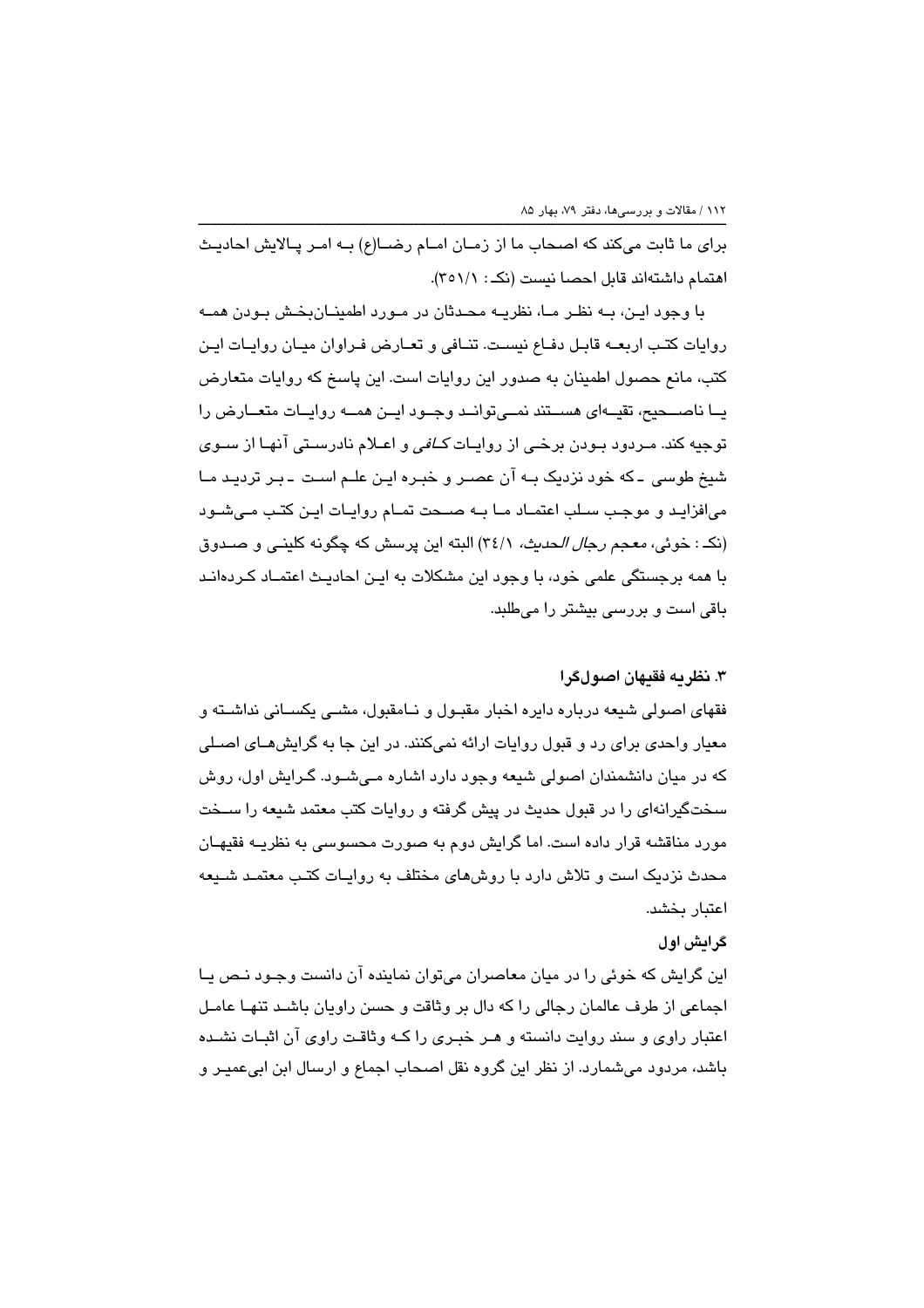اماراتی از قبیل "شــیخوخت اجــازه" و "اکثــار روایـت اَجِلّــاء"<sup>\</sup> راوی ضــعیف را معتبـر نمے سازد.

بر خی از دیدگاههای ایشان از این قرار است:

مناط حجيت خبر فقط يكي از اين دو امر است: ثبوت وثاقت راوي يا مدح همراه بـا حسن ظاهر وي ( نکه: خوئي، *مستند العروهٔ*، ٢٥٨/٢).

ّوثوق به روایت" تدثیری در اعتبار خبر ندارد جز در صـورتی کـه افـاده اطمینــان شخصی کند که ایـن صــورت خــارج از موضــوع بحـث اسـت (نکـــ : همــو، *موســوعه*،  $.(\Upsilon\Upsilon\xi/\Upsilon\Upsilon)$ 

ضعف سند روایت با عمل مشهور جبران نمیشود و اعراض مشهور هم به اعتبار خبر ثقه آسيبي نميزند (نکـ : *مصباح الفقاهـ»، ٢٩/١*).

هیچ اعتباری به مرسلات نیست خواه مرسل آن ابن ابیعمیر باشد و خواه هر کس ديگر (نک: همو، *موسوعه*، ٢٣/٣).

روايت كليني «عـن بعـض اصـحابنا» جـزو مرسـلات بـوده و فاقـد اعتبـار اسـت (نک: همان، ١٧٧/٤).

اصحاب اجماع هم مرسلاتشان بےاعتبار است و فقط خودشان موثق هستند (نک: همان، ۲۹۸/۱۲).

روایت افرادی چون زراره و محمدبن مسلم و ابنفضال نمیتواند موجب اعتماد ما به وثاقت راوي شود (نکه: همان، ۲۸٥/۲).

نقل همه مشايخ از يک راوي هم موجب اعتبار راوي نمي شود (نکـ : همان، ٢٨٨/٢). نوفلي چون فاقد توثيق است روايتش مقبول نيست (نکه : همان، ٦٧/١٧)

احمدبن،حمدبن،يحيي از اجلاء و شخصيتهاي برجسته است، ولـي چـون تـوثيقي درباره او به ما نرسیده همانند افراد ضعیف با او رفتار میکنیم و به روایتی کـه او در طريقش قرار داشته باشد اعتماد نمي كنيم (نكه: همان، ٢٨٣/٩).

تشبثاتی مانند این که راوی از اصحاب امام صـادق(ع) اسـت، ابـن ابـی عمیـر از او روایت کرده است، مشهور به آن عمل کردهاند، روایـت در کتـب ثلاثـه (*کــافی، فقیــه* و ت*هذيب)* نقل شده، يا اين كه سند مشتمل بر راويان عـالىقـدر و برجسـتهٔ شـيعه اسـت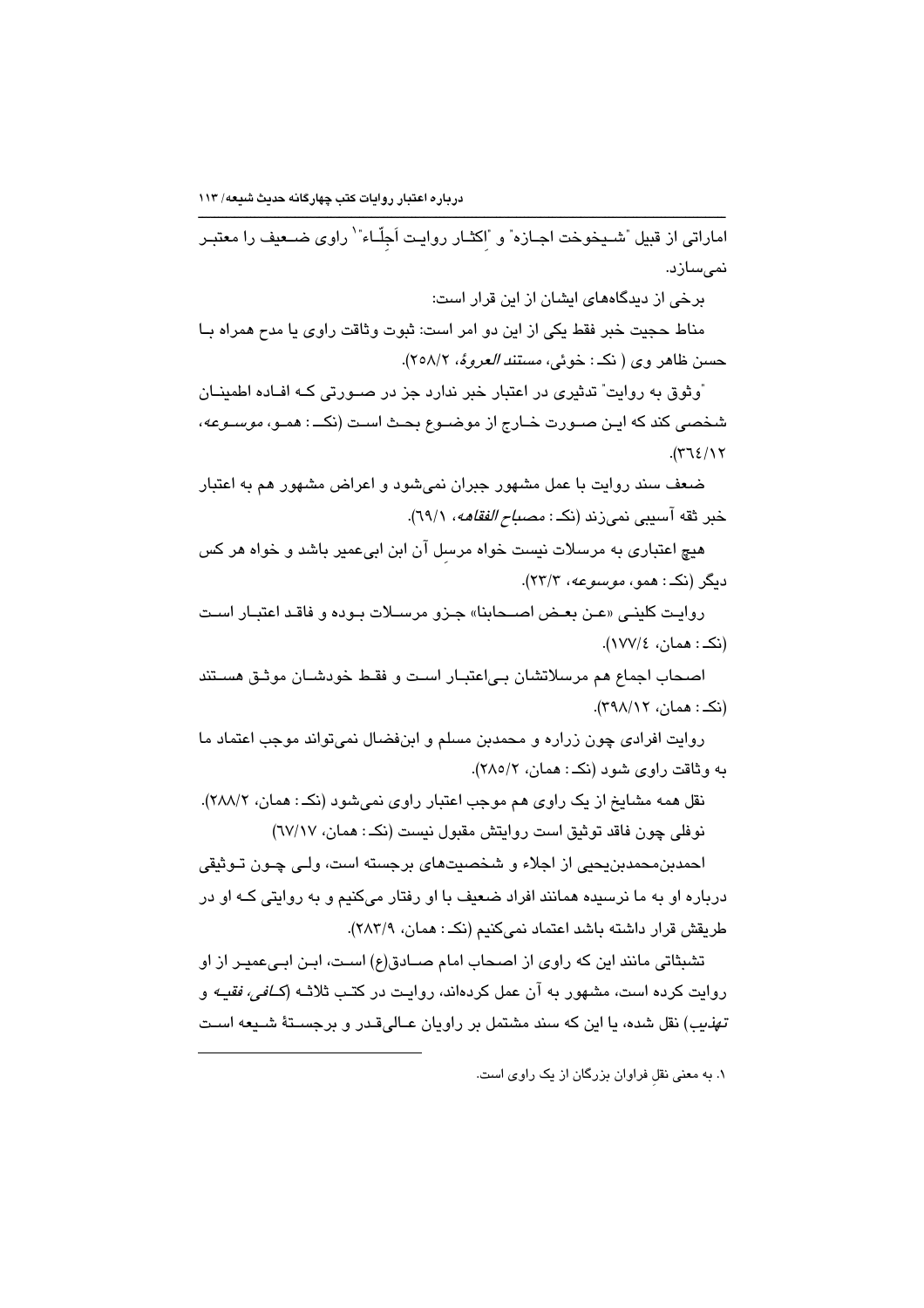بیفایده است و این عوامل موجب تصـحیح روایتـی کـه راوی ضـعیفی در آن وجـود دارد نمیشود (نک: همان، ۳۸۲/۱۱).

روايت اجلاء از كسي، موجب اعتبار وي نيست چون كار راويان فقط روايت اسـت و ثقه یا غیرثقه بودن راوی برای ایشان فرقی نمیکند (نکه: همان، ۲۱/۱۲).

تصحيح قميين نمي تواند راوي را معتبر كند چـون ممكـن اسـت تصــحيح آنهـا بـر ميناي اصاله العداله ياشد (نكـ : همان، ٣٢/١٢).

نقد گرایش اول

این گرایش اصولی کـه تنهـا راه اعتبـار راویـان را توثیـق علمـای رجـال مـیدانـد بـا مناقشات ذیل روبرو است:

تعدیلها و توثیقها و نیز تضعیفهای رجالشناسان مبتنی بر اجتهادات آنان است و نمی تواند برای مجتهدان دیگر معتبر باشد.

اشتباهات زیادی که رجالشناسان در تحلیل اسناد مرتکب میشوند موجب سـلب اعتبار آنها میشود مانند اشتباه در نام راویان و پدرانشان یا اشتباه در اسقاط برخی از طبقات و ….

همنام بودن قریب به اتفاق راویان که رجالیان را ناچار مے کنـد در تعیـین و تمیـز راوی به نشانههای ضعیف و غیرمطمئن تکیه کنند، تعارض اقـوال رجالیـان در مـورد افراد و معلوم نبودن مبنای اظهارنظرهای رجالیان در مورد افراد، عواملی هستند کـه اطمینان به آرای آنها را بسیار دشوار و خوشبینانه میسازد.

شهادت صدوق و کلینی به صحت روایت، از توثیـق نجاشـی و شـیخ طوسـی در مورد صحت سند و اعتبار راوی کمتر نیست و نباید این شهادتها را بیفایده دانست.

به این ایرادات چنین پاســخ گفتــهانـد کــه اولاً: توثیـقهــای رجــالی حســی اســت و اجتهادات شخصی رجالیان در آنها دخالـت نـدارد. رجـالشناسـانی ماننـد نجاشـی و شیخ طوسی توثیقهای خود را از استادانشان گرفتهاند و آنهـا هـم از اسـتادان خـود، ثانياً: اين توثيقها به دليل موجب اطمينانشـدن معتبـر اسـت، ولـي نقـل خبـر توسـط صدوق و کلینی چنین اطمینانی ایجاد نمیکند، چون ممکن اسـت قرینــههــای اجتهــادی باعث اعتماد آنها به صحت خبر شده باشد (نكـ : خوئي، *معجم رجال الحديث*، ٩٢/١).

ولی این پاسخ کافی نیست، زیرا با مبنـای همـه اصـولیان سـازگار نیسـت. علامـه وحيد بهبهاني، شخصيت برجسته اصولي، تصريح كرده است كه توثيـقهـاي رجـالي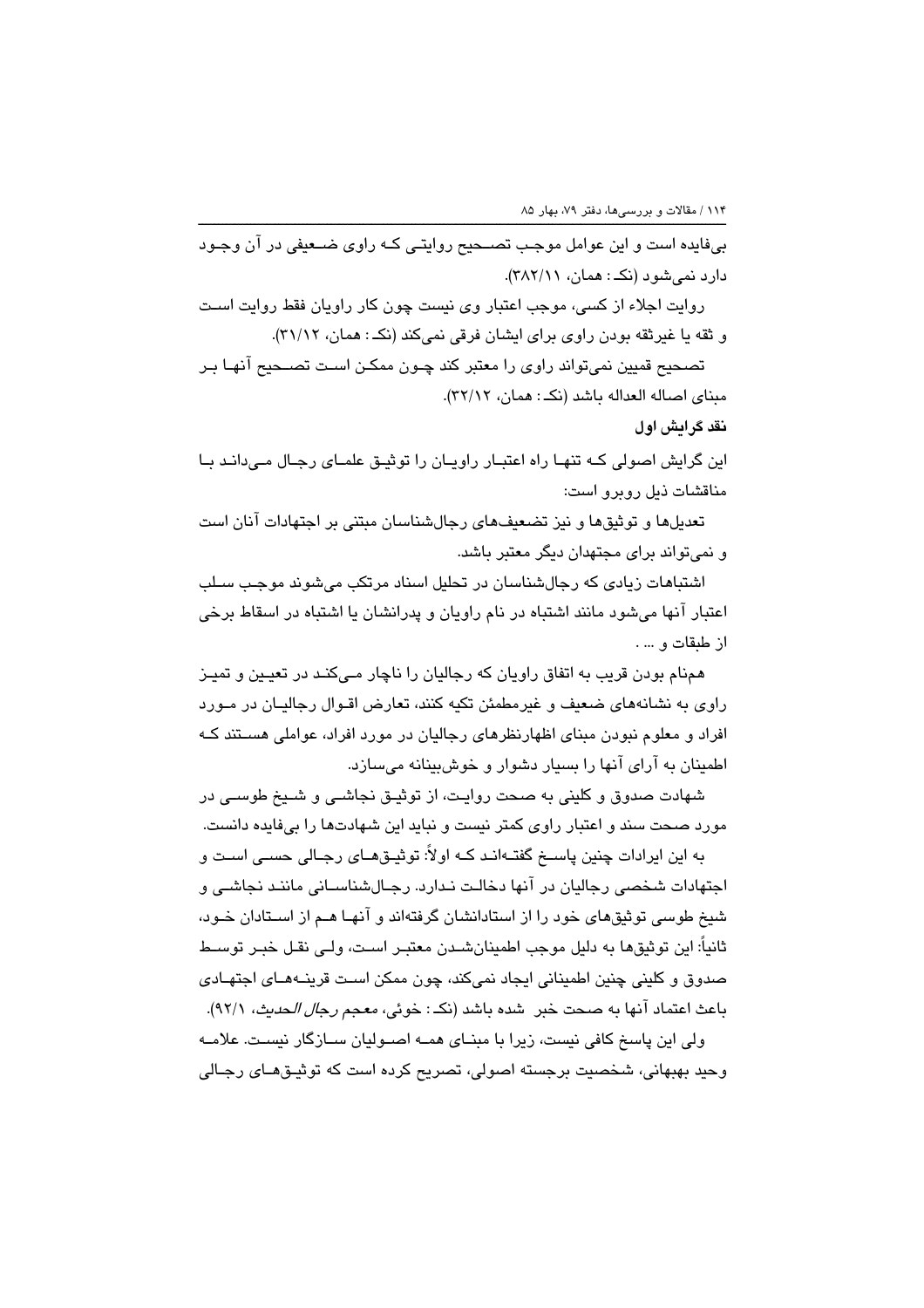فقط مفيد ظن است و اطمينان نمي آورد و ما ناچاريم به دليل انسداد باب عليم، بــه ايـن ظن اکتفا کنیم (نک : ۲) و از سوی دیگر دلیلی هـم کـه ثابـت کنـد توثیـقهـای عالمـان رجالي مبتني بر حس است و همه آنان نظرات خود را عيناً از استادان خود گرفتهاند و هیچ اجتهادی در این نظرات اعمال نشده است، وجود ندارد.

نکتۀ سوم این که حتی اگر توثیقِهای رجالیان را ـــ در مـورد راویــان اخبــاری کــه مشايخ به آنها اعتماد نكردهاند ـ موجب اطمينان به صحت خبـر بـدانيم، تضـعيفـهـاي آنان در مورد راویانی که مشایخی چون کلینی و صدوق به اخبار آنها اعتماد کردهاند نمی تواند مقبولیت خبر را منتفی کند. اتفاقاً مسأله اصلی ما در مورد اخباری اسـت کـه مشایخ به آنها اعتماد کرده و در کتابهای خـود آوردهانـد، ولـی از سـوی اصــولیانی مانند خوئی به دلیل تضعیف برخی راویان آنها از سوی علمــای رجـال یــا عــدم ورود توثيقي از سوي آنان، مردود انگاشته مي شوند.

بر اساس نظر محققانه صاحب *نهايه*، كتب اصلى رجالى شيعه مانن*د فهرست* شـيخ و *رجال* نجاشی که مهمترین کتب رجالی مـا محسـوب مـی شـوند فقـط بـرای معرفـی مصنفان شیعه تألیف شدهاند و *رجال* کشی هم به معرفی راویانی اختصاص دارد کـه به طور خاص از سوی امامان(ع)، بر مدح یا ذم آنها، نص وارد شده است. *رجال* شیخ هم که برای ذکر توثیق و جرح نگاشته شده همه روات را در بـر نـدارد، زیـرا بـه نظـر ایشان این کتاب چرک،نویسهای شیخ بوده که به مرحله تدوین نهایی نرسیده اسـت و نمي تواند نظر نهايي وي تلقى شود. كتاب ابن غضايري هم چون در زمان علامه كشف شــده انتســـابش بــه وى قطعـــى نيســت. يــس عــدم توثيــق راوى در ايــن كتــب په هېچ وجه دلیل عدم اعتبار وي از سوی آنان نیست و نباید خبر مورد اعتماد کلینے و صدوق را به دليل عـدم توثيـق راويـان آنهـا در ايـن كتـب رجـالى ناديـده بگيـريم  $(\overline{(\sqrt{2} + \sqrt{2})})$ 

# گرائش دوم

این گرایش که بروجردی را میتوان احیاگر آن در زمان معاصر دانست، بر ایـن بـاور است که اولاً: ملاک اعتبار خبر، وثـوق و اطمینــان بــه صــدور آن اسـت، ثانیــاً: احــراز وثاقت راوی یکی از راههای عقلایی برای وثوق به صحت خبر است و تعبـدی شــرعی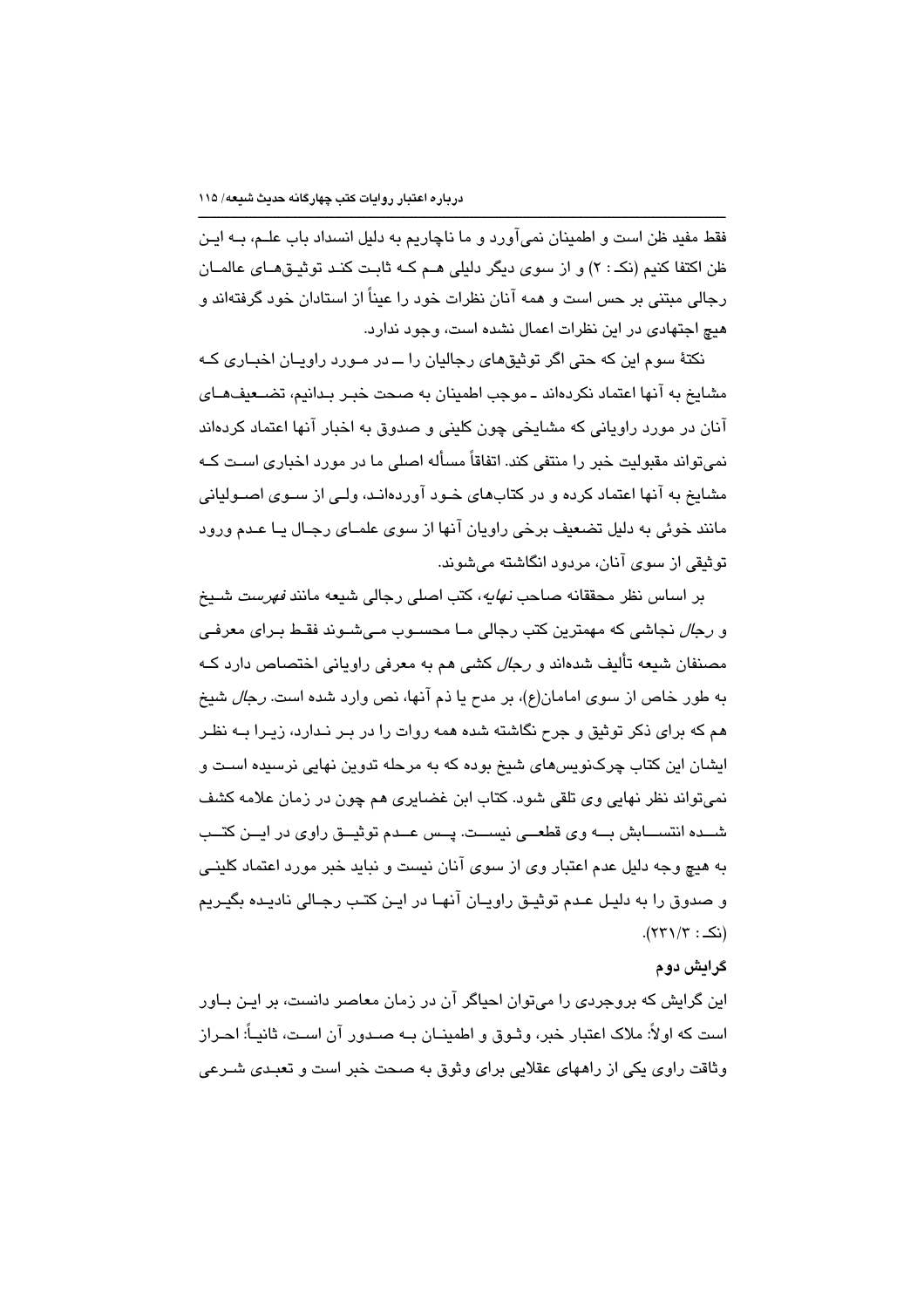در این خصوص وجود ندارد و ثالثاً: برای احراز وثاقت راوی، علم به توثیق رجالیــان و نص آنان شرط نیست و راههای دیگری هم برای احـراز وثاقـت روات و وثـوق بـه خبر وجود دارد.

اين گرايش نقش اصول و مصـنفات معتبـر شـيعه و اصـحاب و مشـايخ را ناديـده نمیگیرد و اعتماد آنان را به کتب و مصنفات و راویـان بـه دیـده احتـرام مـینگـرد و همان را باعث اعتبار روات و راویان میشـمارد. محقـق همـدانی، از فقیهـان برجسـته اصولی، گفته است: ملاک و معیار جواز عمل به یک خبر در نظر ما این نیست که خبـر صحيح اصطلاحي باشد، بلكه ملاک وثاقت راوي يا وثوق به صدور خبر است هر چند اين وثوق به واسطه قراين خارجي حاصل شود. اصلي ترين قرينه خارجي كه مي توان په آن اعتماد کړد وجوړه خبر در یکی از کتب اربعه یا اخذ خبر از یکی از اصول معتبر شيعه است. البته به شرط اين كه آن خبر مورد اعتناى اصــحاب و قـدماى مـا بـوده و آنان از این خبر اعراض نکرده باشند. وی افزوده است: هیچ شبههای نیست که توثیـق یک راوی با جملهای مانند: "فلان ثقه" اعتباری بیشتر از این که گفتـه شـود "فـلان مـن مشايخ الاجازه" ندارد. وى موضع خود را چنين خلاصه كرده است: بـر ايـن اسـاس، روش من این است که در مورد راویان نگاهی به رجال نمیکنم و همین که روایتی در لسان مشایخ متقدم که حال راویان را به درستی بررسی کردهاند به صحت موصــوف شده باشد برای اعتبارش در نظرم کافی است (نکه: ٦٠/٩).

این دیدگاه، بـر خـلاف گـرایش اول، عـدم ذکـر نـام راوی در کتـابهـای *فهرست* و *رجال* شـيخ، نجاشـي و كشـي را بــه هـيچ وجــه دليـل عـدم اعتبـار راوي نمـيدانـد (نکه: بروجردی، *نهایه*، ۲۳۱/۳) و بر اثبات اعتبـار راوی از راههـای دیگـر و بــا کمــک قراین و شواهد دیگر سعی دارد. پرخبی از شیواهد و امباراتی کیه این گیرایش پیرای اعتبار بخشیدن به روایات کتب اربعیه در عبرض توشیق رجبالی دال پیر وثاقت راوی پذیرفته، از این قرار است:

عمل مشهور قدما به روایات کسانی (مانند سهل بن زباد و محمد بن ریبان) کبه در رجال تضعیف شدهاند موجب صحت و جبـران ضـعف آن اخبـار اسـت و خبـری کـه مورد اعراض مشهور اصحاب باشد در هـر درجـهای از اعتبـار سـندی، فاقـد حجیـت است. (نک: حسینی، *منهج*، ۸۲ـ۸۲).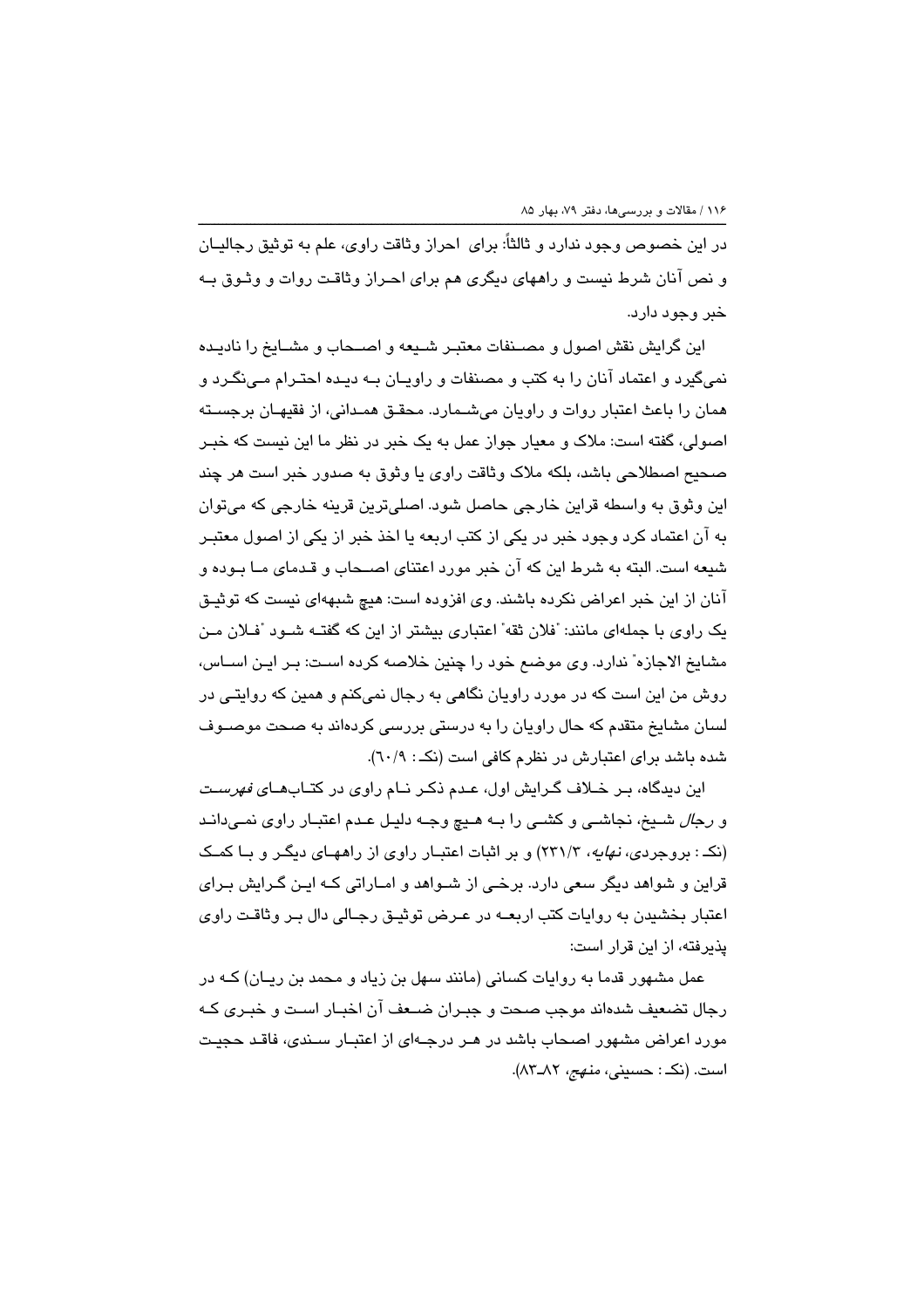نقـل اجـلاء از يـک راوي و نيـز کثيرالروايــه بــودن وي در ابــواب مختلـف فقهـي، دو عامل اعتبار راوی است تا حدی کـه تضـعیف رجالیـان را هـم بـیاثـر مـیسـازد (نک: دروجردی، *نهایه التقرین* ۲۷۸/۱ و میرداماد، ۲۲/۲).

به مراسیل این ابی عمیر باید اعتماد کامل داشت (نک: بروجردی، *بدرالزاهر*، ۲۱۹ و نع*امه، ۲*/۰۲).

مرســلات بزرگــانی ماننـد علــی بـن اســباط و جمیـل روایـت را معتبـر مــی،ســازد (نک: بروجردی، *نهایه*، ۰۵/۲ و ۱۸۷/۳).

نقل روایت از سوی مشایخی مانند شیخ طوسی که بر اخبار ائمه احاطه دارند حتی در صورت عدم ذکر روایت در کتب روایی برای اعتبـار آن کـافی اسـت. زیـرا معلـوم است که آنها این روایت را از جوامع اولیه نقل کردهاند.

فتوای مفید و طوسی بر طبق خبری مرسل مے توانـد دلیـل اعتبـار آن خبـر باشـد (نک: همان، ۲۳٦/۱ و ۱۷۹/۲).

اجازہ اجلاء مانند فضل بن شاذان به کسی برای روایت کتـابش مـی توانـد نشــان و ثاقت آن فر د پاشد (نکه: همان، ۲۷۰/۲).

تنها در صورت معارضه خبر مرسل با خبر مسند معتبـر اسـت کـه نمـی تـوان بـه مرسل اعتماد کرد (نکـ : همان جا).

اگر راوی، استاد فرد یا افراد برجســتهای همچــون شــیخ طوســی، مفیـد و صــدوق باشد برای اعتبار او کافی است. به ویژه اگر این افراد از او روایات زیـادی نقـل کـرده باشند هیچ تردیدی در وثاقت وی باقی نمی ماند (نکه: همان، ۲۳۲/۳).

روايتي را كه مشايخ ثلاث (كليني، صدوق و شيخ طوسي) مشتركاً نقل كرده باشند هم از لحاظ سند معتبر است و هم بر خبر معارض ترجيح دارد. به عقيده بروجـردي: نقل روایت توسط مشایخ به این معنی است که روایت از کتابهایی نقل شده که نسبل به نسل توسط مشايخ اجازه قرائت شده است. (نکـ : *بدر الزاهر*، ٣٦٧). حائري نيـز بـر آن است که: اعتبار خبر با نقل در کتب مشایخ سه گانه ثابت مـیشـود. (نکــ : ٣٠٥) و نقل مشايخي چون نقل ابن ابيءمير، صفوان و حماد عنه دال بر وثاقت راوي است و حـداقل ظـن قـوى نسـبت بــه آن ايجـاد مـىكنـد (نكـــ : همـان، ٧٠٦). از سـوى ديگـر،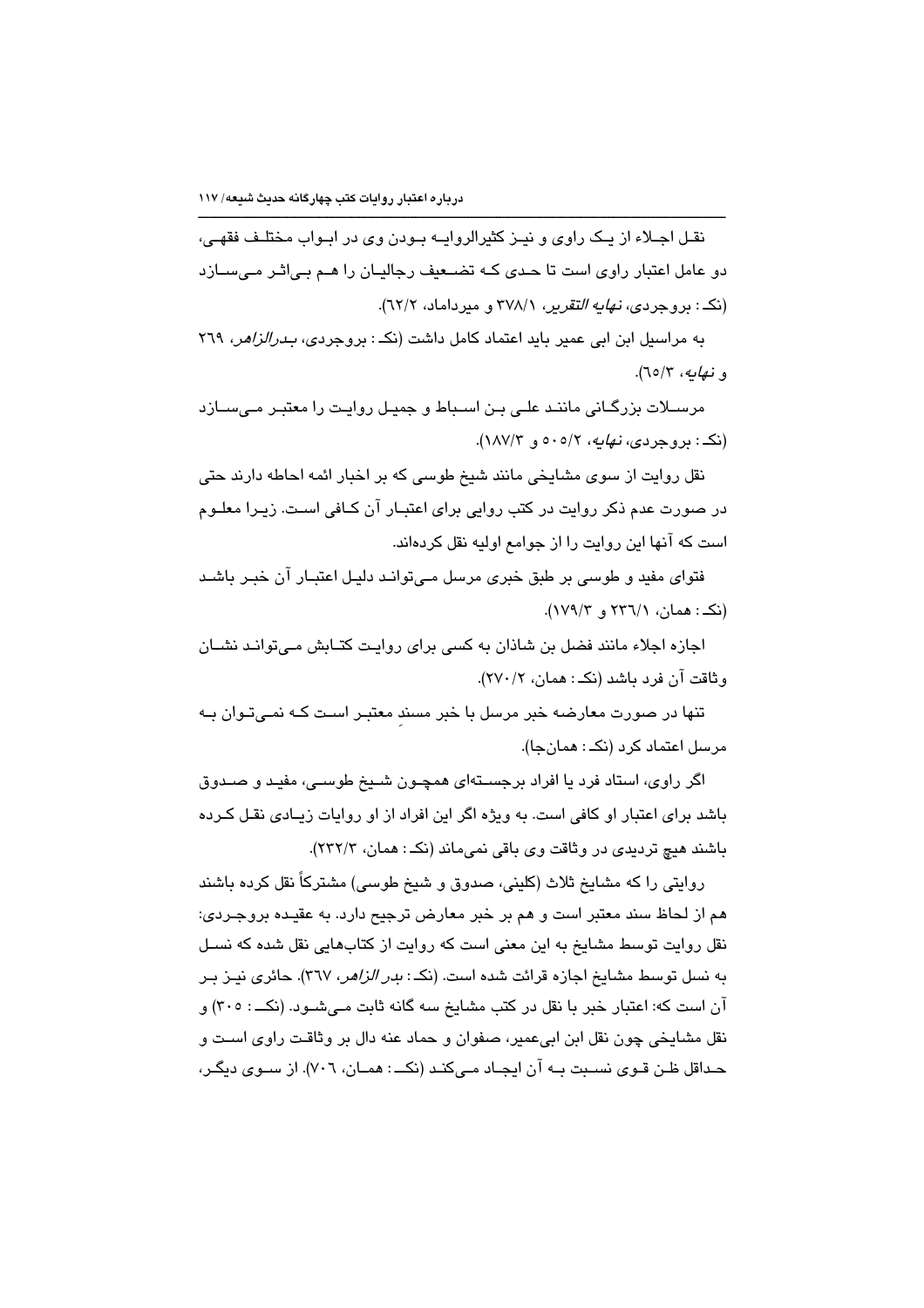بروجردی معتقد است که: کثرت ترحم` کلینی و صدوق بر مروی عنه خود، صــلاحیت وى را ثابت مىكند (نكـ : *مقدمه ترتيب اسانيد الكافى،* ٥-٧). همچنين از نظر او تضعيف در مذهب، قدح به حساب نمیآید، چون ممکن است به دلیل مسألهای باشد که ما آن را مشکل نمیدانیم (نک: همان، ٥ و ١٠). او در جای دیگر اشاره کرده است: این که سیدمرتضی و جماعتی از اصحاب کتاب *کافی ر*ا نـزد فـردی قرائـت کـردهانـد، نشــان معتمد بودن آن فرد در نظر آنها است (نکه: همان، ٤).

صاحب *جراهر* هم با این گرایش همسو است. وی در بیان عـواملی کـه بـه روایـت اعتبار میبخشد گفته است: ارسال روایت با شهرت عملیاش جبران مـیشـود. عـلاوه بر این، مشایخ ثلاث آن را روایت کردهاند و سوم این که صدوق متعهد شده کــه فقـط روایات مورد اعتماد را در کتاب خود بیاورد و بالاخره این کـه ابـراهیم بـن هاشــم از مشايخ اجازه است و نيازي به توثيق ندارد (نکه: ٨/٤).

خلاصه این که گرایش واقعنگر اصولی با در پیشگرفتن راه اعتدال، بـار دیگـر بـه مشے کسانی چون محقق حلی، شهید ثانی و صاحب *معالم* نزدیـک شـد و بـا گـرایش حديثي قرابت پيدا كرد.

## نقد گرايش دوم

این گرایش معتدل و واقع نگر اصولی از ضعفهای گرایش اول مبرا است، امـا در ایـن نظريه مشکلی مبنايی وجود دارد که ارکان آن را دچار تزلـزل مـیکنـد. مـلاک اعتبـار خبر در این نظریه "وثوق به صدور خبر" است و خبـری کـه بـه صـدور آن اطمینـان نداشته باشیم فاقد اعتبار است. شیخ انصاری نیز بر این عقیده است که: باید به خبری عمل کرد که برای ما وثوق و اطمینان به درستی مؤدای آن ایجاد شده باشد و احتمال مخالفت آن با واقع، آن قدر کم باشد که عقلا به آن اعتنا نکنند (نکـ : ٣٦٦/١). بر اساس این مبنا تمام امارات و شواهدی که مانند نصوص رجالی به خبـر اعتبـار مـیبخشـند باید از این قدرت برخوردار باشند کـه بـرای مـا نسـبت بـه صـدور روایـت، وثـوق و اطمینانی کامل ایجاد کنند. میرداماد در این خصوص گفته اسـت: روایـت ضـعیفی کـه اصحاب اجماع آن را نقل کردهاند به دلیل حصــول وثـوق بــه صــدور آن مـورد قبـول است (نکه: ٢٦٠/٢) و این همان نقطهٔ مشکلساز برای این نظریـه اسـت. زیـرا ادعـای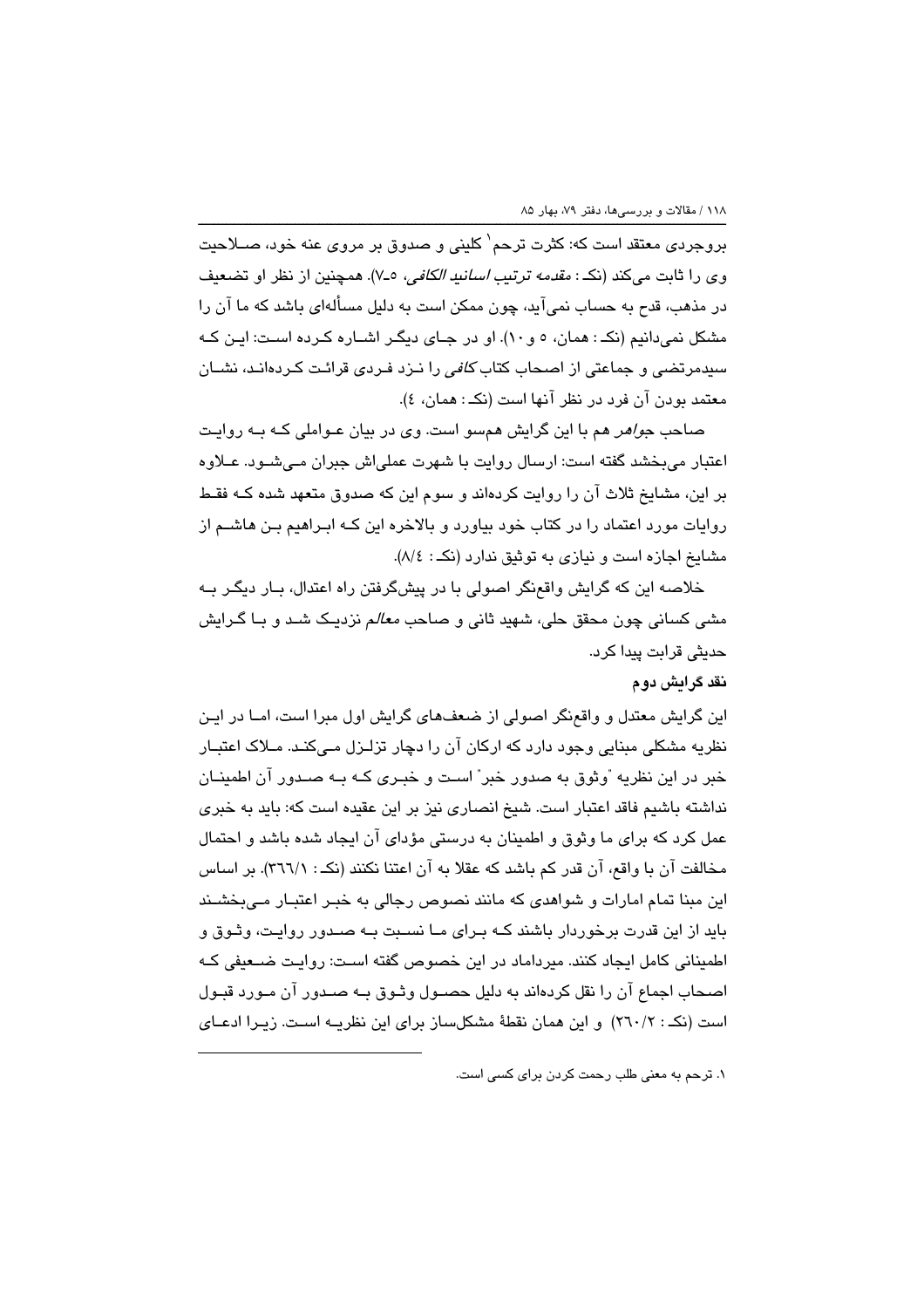اطمینان به صدور اخبار به صرف این که با یکی از ایـن امــارات صــدق همـراه اسـت، به حدی که احتمال خطا و انحراف در آن کاملاً نادیده گرفتـه شـود، ادعـایی گـزاف و غیر قابل اثبات است. اثبات این ادعا، حتی در مورد روایاتی که با سند صـحیح بــه مــا رسیده است نیز به دلیل وجود خطا در آرای رجالیان بسیار دشوار است.

ممکن است بتوانیم صدور مضمون بخشی از روایات کتب اربعــه را کــه در نهایـت اعتبار قرار دارد و با قراینی مانند شهرت عملی قاطع قدما یا استفاضهٔ نقل همراه است اطمینانآور بدانیم، ولی این ادعا در مورد بخش وسیعی از اخبار کتب اربعــه کــه فقـط به كمك نقل اصحاب اجماع و امثال آن قابل تصحيح است مورد قبول نخواهد بود.

مشکل بتوان به صدور مضمون خبری اطمینـان یافـت کـه ممکـن اسـت بـا بـیش از ۸ واسطه به یکی از مشایخ ثلاث رسیده باشد. خبری که نمیدانیم آیا راویان، آن را در فاصله زمانی کمی از زمان دریافت، به کتابت درآوردهاند یا این که به حافظه خـود در نقل اتکا کردهاند و نیز نمیدانیم که آیا راوی مستقیم از امام(ع) نقل کرده و راویان بعد الفاظ امام(ع) را گزارش کرده، یا این که برداشت و فهـم خـود را در قالـب الفـاظی دیگر به ما منتقل کردهاند و در این صورت آیا به فهم درست مقصـود امــام(ع) موفـق شدهاند؟ این عدم اطمینانها موجب شده است کـه عـدهای از اصـولیان بـاب علـم را مسدود دانسته و تمامی اخبار را ظنی بدانند. البته بایـد متـذکر شـد کـه هـر چنـد ایـن ابهامها موجب سلب اطمينان ما به صحت نقل مي شود، ولـي بــه دليـل جريـان اصــول معتبر عقلايي، حجيت عقلايي و شرعي خبر را منتفي نميكند.

البته طرفداران گرایش تندرو اصولی از این اشکال مصوناند، زیرا آنان فقـط خبـر ثقه را به دلیل اخبار وارد در مورد عمل به روایات ثقـات معتبـر مـیداننـد و حصـول اطمينان به مفـاد خبـر را لازم نمـى شـمارند (نكــ : خـوئى، *مصـباح الفقاهــه*، ٦٩/١ و موسوعه، ٣٦٤/١٢).

# گرايش سوم

این گرایش راه حصول علم و اطمینان به صدور اخبار و وصول بـه حجـت شـرعی را مسدود میداند و ناگزیر به دلیل ظنی برای دستیابی به حکـم شــرعی اکتفـا مـیکنـد. بر اساس این نظریه، تمام روایاتی که ظن به صدور آنها داشته باشیم معتبرند و بایـد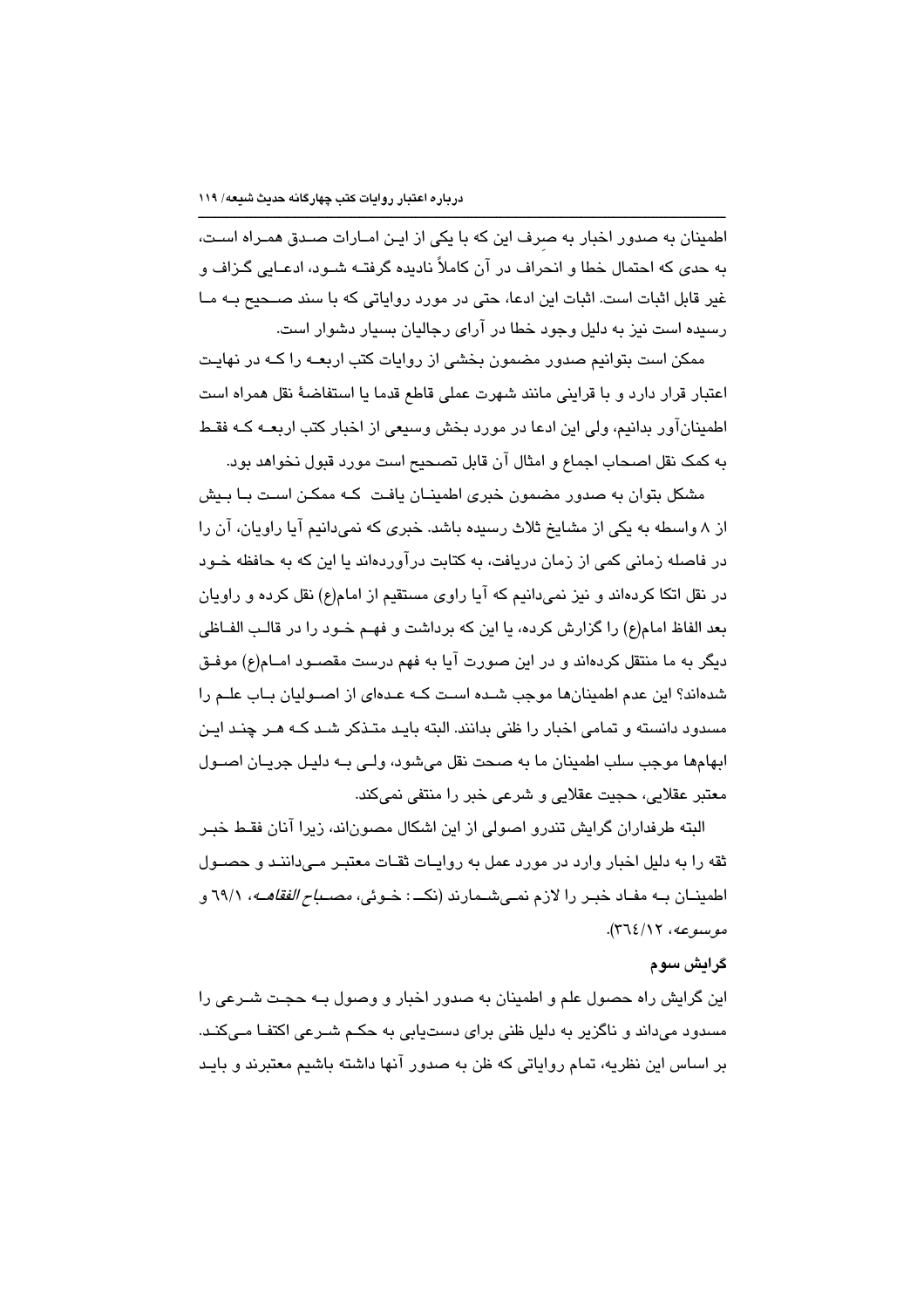بر طبق آنها عمل کرد. مگر این که، دلیل دیگری برای ما ظن قویتری نسـبت بــه حکــم شرعی ایجاد کند. این نظریه که به نظریه انسداد باب علم معـروف اسـت مـورد قبـول فقهای متأخر واقع نشده است و امروز به عنوان گرایشی متروک شناخته میشود.

## ۴. نظرية بركزيده

موضع گرایش دوم اصولی دربارهٔ روایات کتب معتمد موضعی قابل قبول است، ولـی چنان که گفتیم مبنای اصولی این نظریه نمیتواند بار سنگین مـدّعایش را تحمـل و آن را اثبات کند. نظریهای که اینک مطرح می شود مبنایی تازه را در مسأله اعتبـار حجیـت خبر مطرح کرده که می توانـد مـدعای مـورد قبـول گـرایش دوم را کـه اعتبـار سـندی روایات مندرج در کتب اربعه است ثابت کند.

این نظریه با آن که همهٔ روایات مندرج در این کتب را قطعیالصدور تلقی نمیکنـد، ولي معتقد است كه همهٔ اخبار اين كتب از لحاظ سند، مقبوليت عرفي را واجـد بـوده و برای تصحیح سند آنها، به شناسایی همهٔ راویان و اثبات وثاقت آنها نیاز نیسـت و در صورتی که متن روایات دارای مشکلاتی مانند تعارض با خبر موثوقبه اقوی، شـذوذ، اضطراب در متن، مخالفت كتاب و سنت قطعـى و شــهرت عملـى قـدماى اصــحاب بـر خلاف نباشد این اخبار معتبر خواهنـد بـود. وجـود شـواهدی ماننـد تعاضـد اخبـار و همراهی مضمون خبر با کتاب و سنت قطعی، مقبولیت و قـدرت ایسـتادگی در برابـر روایات معارض را افزایش می،دهد.

نظريه چهارم بر سه اصل ذيل مبتنى است:

الف ـ شارع در مسأله حجيت خبر، راهي مستقل در مقابل روش عرفي نگشــوده و همان معيار عقلايي را براي اعتبار خبر پذيرفته است. به عبارت ديگر، بـراي حجيـت و اعتبار خبر، ملاک و معیاری جز "مقبولیت عرفی" آن نیست.

ب ـ خبر ثقه فقط یکی از راههای مقبولیت عرفی و اعتماد به خبر است.

ج - برای اعتبار و مقبولیت عرفی خبر، به حصول یقین یا اطمینان بـه صـحت نقـل آن، نياز نيست.

بر اساس اصول ياد شده و بر خلاف نظرية اول، وثاقت راوي راهي تعبدي بـراي اعتبار خبر نیست و در مقابل گرایش سـوم، ایـن نظریـه راه تحصـیل حجـت عرفـی و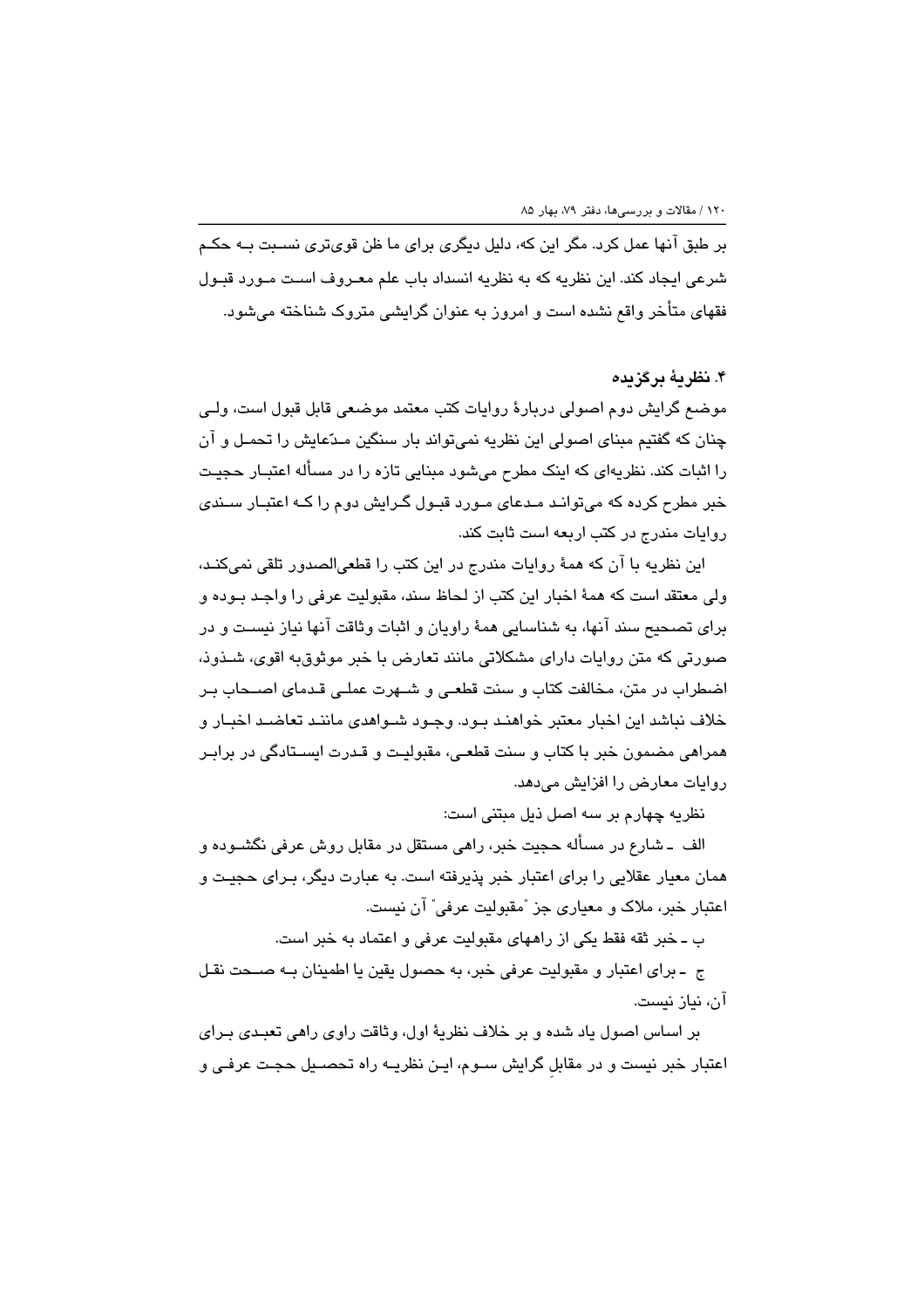شیرعی را مفتوح دانسته و صیرف حصبول هیر گونیه ظنبی را پیرای اعتبار خیبر كافى نمى،داند.

نكتهٔ كليدي در مدعاى اين نظريه آن است كـه از نظـر عـرف، راه احـراز مقبوليـت خبر، همیشه و در همه شرایط به یک گونه نیوده و در وضعیتهای مختلف متفاوت است. در جایی اطمینان به صحت خبر به آن مقبولیت میبخشد و در جای دیگر همـین که خبر از زمان صدور مسیری مورد قبول عرف را طی کرده باشـد تـا بـه دسـت مـا برسد برای اعتبارش کافی است. برای روشن شدن این نکته لازم است بـه ایـن اصـل مهم توجه کنیم که عرف عقلایی همیشه در "احکام و الزامات" خـود بـه گونـهای عمـل میکند که اجرای آن برای همه مردم سهل و عملی باشد و آنان را در روابط و تعامـل اجتماعی خود دچار مشکل نکند. اعمال این قاعدهٔ عرفـی در مســأله نقـل خبـر بــه ایـن معنی است که معیار و ملاک عرفـی و عقلایـی رد و قبـول خبـر، همیشــه یقـینآور و اطمينانبخش بودن خبر نيست. زيرا يقين و اطمينــان بــه صــحت خبـر و صــدق راوي همیشه و همه جا برای عموم میسر و قابل تحصیل نیست و الزام مردم به ردّ هر خبـر غیر علمی یا خبری که ظن متأخم للعلم ایجاد نکند ایجاد مــانم در راه تعامـل اجتمــاعی مردم در زندگی روزمرهٔ آنان است. پس باید معیاری دیگر ارائه کرد کـه بتوانـد بـرای عموم مردم کارساز و راهگشا باشد.

معيار مورد قبول نظريه چهارم اين است كـه اگـر خبـر بـه زمـان حـال يـا زمـانى مربوط باشد که امکان تحقیق مستقیم حسی در مورد صحت خبر و اعتبار راویـان آن به گونهای اطمینانزا وجود دارد، اطمینان کامل نسبت به صحت خبـر شـرط مقبولیـت آن است و این اطمینان باید از راههایی مانند احـراز وثاقـت راویـان و اتصــال ســند و قرائن حالی و مقامی حاصل شود، ولی اگر با زمان صدور خبر فاصله زیبادی وجبود دارد -به گونهای که دسترسی به ابزارهای اطمینانبخش نسبت به صحت خبـر بـرای عموم متخصصان ممکن نیست ـ در ایـن صـورت، مقبولیـت عرفـی خبـر بـا شـرایط کمتری به دست میآید. بر این اساس، برای اعتبار نقـل یـک حادثـه تـاریخی، نقـل آن توسط یک تاریخنگار معتبر و عدم وجود شواهدی که آن را تکذیب کنـد، کــافی اسـت. همچنین برای مقبولیت عرفی یک متن کهن مانند کتاب ج*مهوری* افلاطون، به تواتر نقـل یا وثاقت راویان آن در همه ادوار نیاز نیست، بلکه همخوانی و عدم تضاد متن منقـول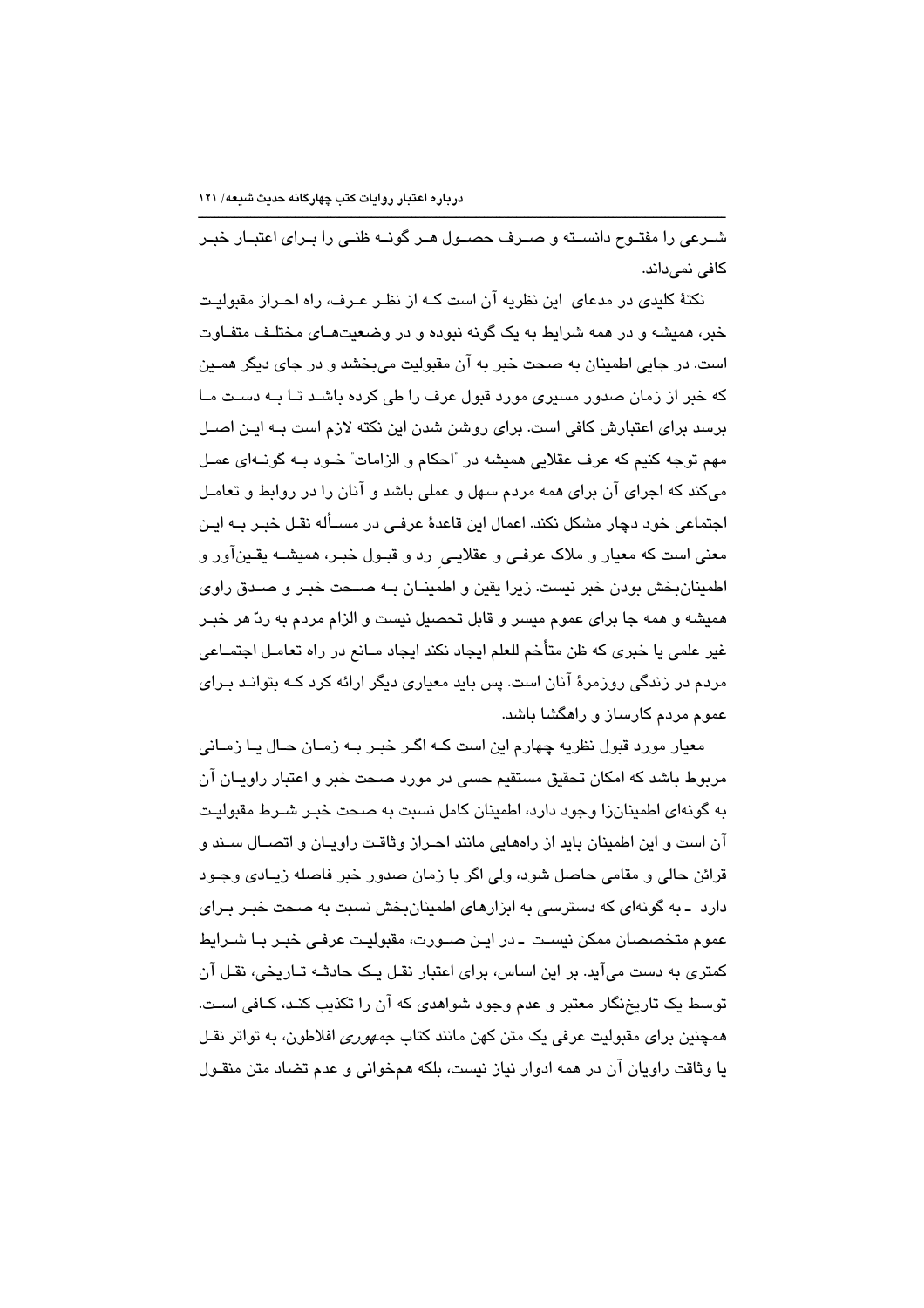با سایر کتب و نظریات معروف نویسنده برای اعتبار آن متن کافی اسـت. ایـن تفـاوت هم در گزارشهای مربوط بــه اتفاقــات و وقــایـع و هــم در مــورد گــزارش انشــاءات و فرامین صادر از مراجع معتبر که در زبان فقهی از آن به رابطـه مـوالی و عبیـد تعبیـر می شود صادق است. خلاصه این که، برای احراز مقبولیت اخبار دور از دسترس -که حصول اطمینان به صحت آنها صعب و دشوار است ـ وثوق و اطمینان در حدی کـه احتمال کذب و خطا کاملاً نادیده گرفته شود لازم نست.

در مسأله روایات منقول در کتب حدیثی شیعه نیز همین مبنا راهگشا است. روشن است که سیر تدوین حدیث شیعه که زیر نظر مستقیم امامان معصوم در طی قریب بـه سه قرن و عمدتاً در قرن سوم و چهارم انجام شد با تدوین جوامــع معتبـر حــدیثی در دو مرحله، از بنیادی قابل قبول برخوردار گردید. به گونهای که، محدثانی ماننـد شـیخ کلینی و شیخ صدوق کـه قلــهــای بــیهمتـای علــم الـحـدیث شــیعه هســتند، توانســتند مجموعههای حدیثی بزرگ خود را به گونهای کاملاً اطمینانبخش تـدوین کننـد. گرچـه ما امروز به علت دسترسی نداشتن به همهٔ منابع و مستندات آن بزرگان نمیتوانیم بـه اطمینانی همچون آنان دست یابیم، ولی بدون تردید اطمینان این شخصیتهای بـزرگ حدیثی به این مجموعهها کافی است که آنها را در نظر ما از مقبولیت عرفی ممتـازی برخوردار جلوه دهد. روشن است که برای احـراز مقبولیـت عرفـی نیـازی نیسـت کـه شیخ صدوق تمامی روایات *کافی و* شیخ طوسی تمامی روایات *کافی و من لا*یحض*ر* را پذیرفته باشد. آنچه مورد نیاز است این که مجموعههای حدیث*ی کافی و مـن لایحضـر* از نظر شيخ طوسي بر پايه منابع و مستندات مورد قبـول و بـا رعايـت تمـام ضـوابط علمی و عقلایی گردآوری شده باشد و ما امروز در ایـن کـه همـهٔ عالمــان نزدیـک بــه عصر کلینی و صدوق همچون شیخ مفید و سید مرتضی در مورد *کافی* و دیگـر کتـب اربعه چنین اعتقادی داشتهاند تردید نداریم. این مبنای معروف که مرسلات صدوق در حكم مسند است (نكــ : امـام خمينـي، ٦٢٨/٢) بـر اعتمـاد عالمـان شـيعه بـه اتقـان و استحکام روش و ممشای وی در گزینش و نقل روایات گواه است.

ایرادی که می تواند نظریهٔ اخیر را مخدوش سازد تأثیرگذار بـودن ماهیـت خبـر در نحـوۂ احـراز مقبوليـت عرفـى آن اسـت. اخبـارى كـه از ماهيـت و ويژگـى خاصـى برخوردارند باید بتوانند اعتماد بیشتری را ایجاد کنند. مثلاً برای مقبولیت عرفـی یـک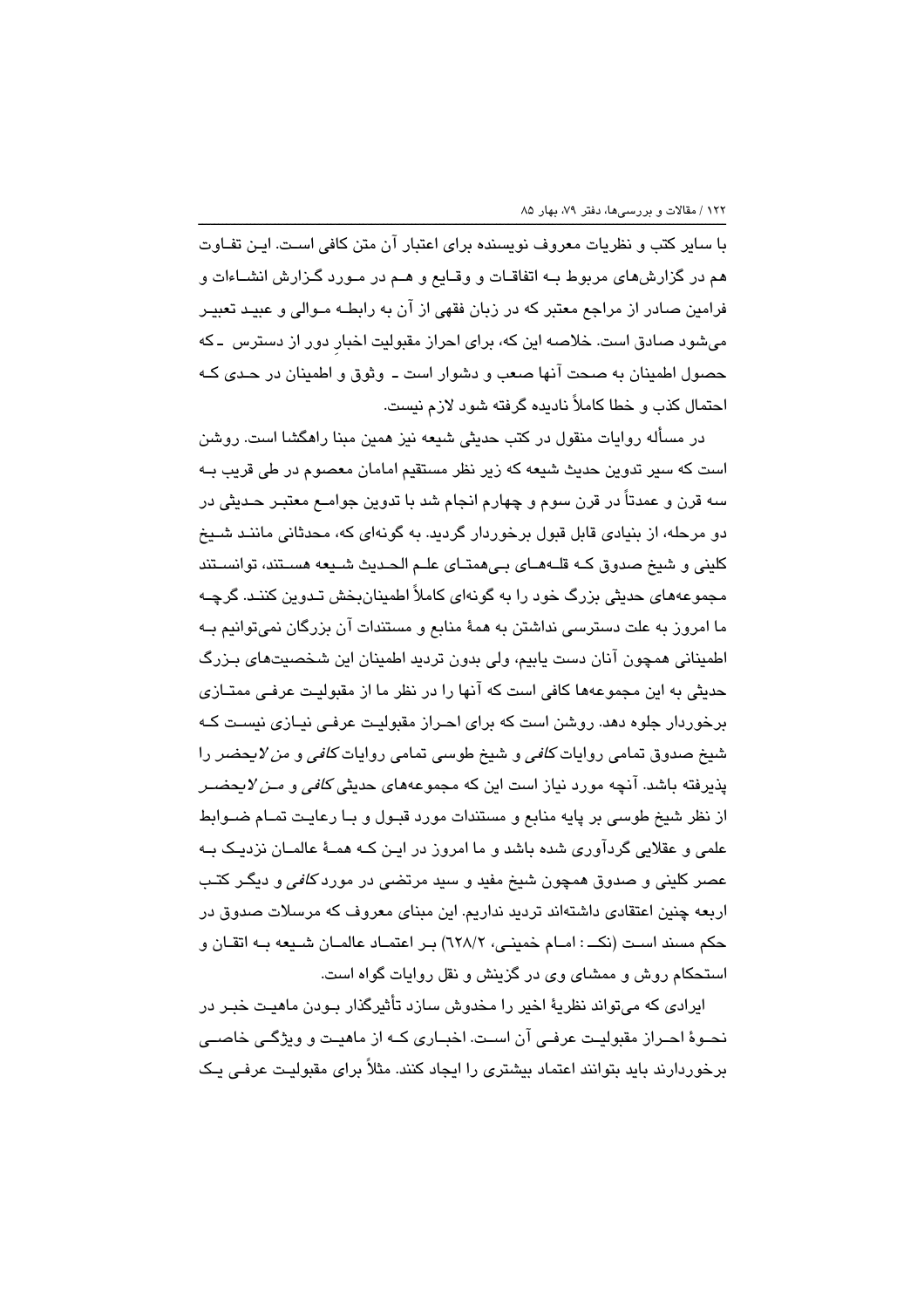کتاب وحیانی و برای اسناد آن به صباحت شیریعت، شیرایط سیخت تیری نسیت بیه انتساب یک کتاب تاریخی به نویسندهٔ آن، نیـاز اسـت. بنـابراین، بایـد پـذیرفت کـه در موضوع بحث ما كه روايات و اخبار مربوط به شريعت است حصـول اطمينـان شـرط مقبولیت خبر است. پاسخ ما به این مناقشه این که: درست است ماهیت اخیبار مربیوط به شریعت عرف ما را به احتیاط وامیدارد به گونهای که در صورت امکـان تحصـیل اطمینان نوعی، باید تمام سعی خود را برای رسیدن به آن به کـار بگیـریم، ولـی ایـن احتیاط فقط در صورتی پذیرفته است که راه تحصیل اطمینان باز باشـد. در صــورتی هم که راه تحصیل اطمینان برای عموم کسانی که در این رشـته صــاحب:نظـر هســتند باز نباشد از نظر عرف، تمـام اخبـار واجـد حـد متعـارف مقبوليـت عرفـى، معتبـر خو اهند پو د.

همان طور که، به نظر بیشتر دانشمندان اصولی خبر "ثقه" یـا خبـر "موثـوق بـه" در کنار خبر یقینی و قطعآور، یک راه معتبر شرعی برای رسیدن به حجت شـرعی اسـت به نظر ما خبری که از نظر عرف عقلایی دارای مقبولیت بـوده و بـه عنـوان یـک خبـر قابل استناد پذیرفته شده باشد، معتبر است هر چند مفید اطمینان و ظـن متـاخم للعلـم نباشد. درست است که مقبولیت عرفی به عنـوان معیـار پـذیرش خبـر معیـاری کــاملاً مضبوط و مشخص نیسـت، ولـی ایـن ایـراد در احکـام عرفـی دیگـر نیـز وارد اسـت. در صورتی که، معیار مقبولیت عرفی را به جای معیار وثاقت بیذیریم در گام بعد بایـد تلاش علمی نوی را در تحدید و تبیین بیشتر این معیار آغاز کنیم.

### نتىجە

بر اساس بررسی انجام گرفته در این مقاله، تمامی روایات کتـب اربعــه شــیعه از نظـر نقل معتبر بوده و نمی توان خبر مروی در این کتب را فقط به دلیل نداشتن سند معتبـر از اعتبار ساقط کرد. البته این نظریه به معنای بی ارزش بودن بحث رجبالی در مبورد روایات کتب اربعه نیست، زیرا در صـورت تعـارض دو روایـت منقـول در ایـن کتـب، خبـری کـه وثاقـت راویـان آن احـراز شـده باشـد از مقبولیـت بیشـتری برخـوردار خواهد بود. پذیرش روایات کتب اربعه و عمـل بــه آنهـا حتـی در صــورت نبــود ســند معتبر، به ویژه در مورد کتاب *کافی* در میان علمای اصولی شیعه دارای سـابقه اسـت.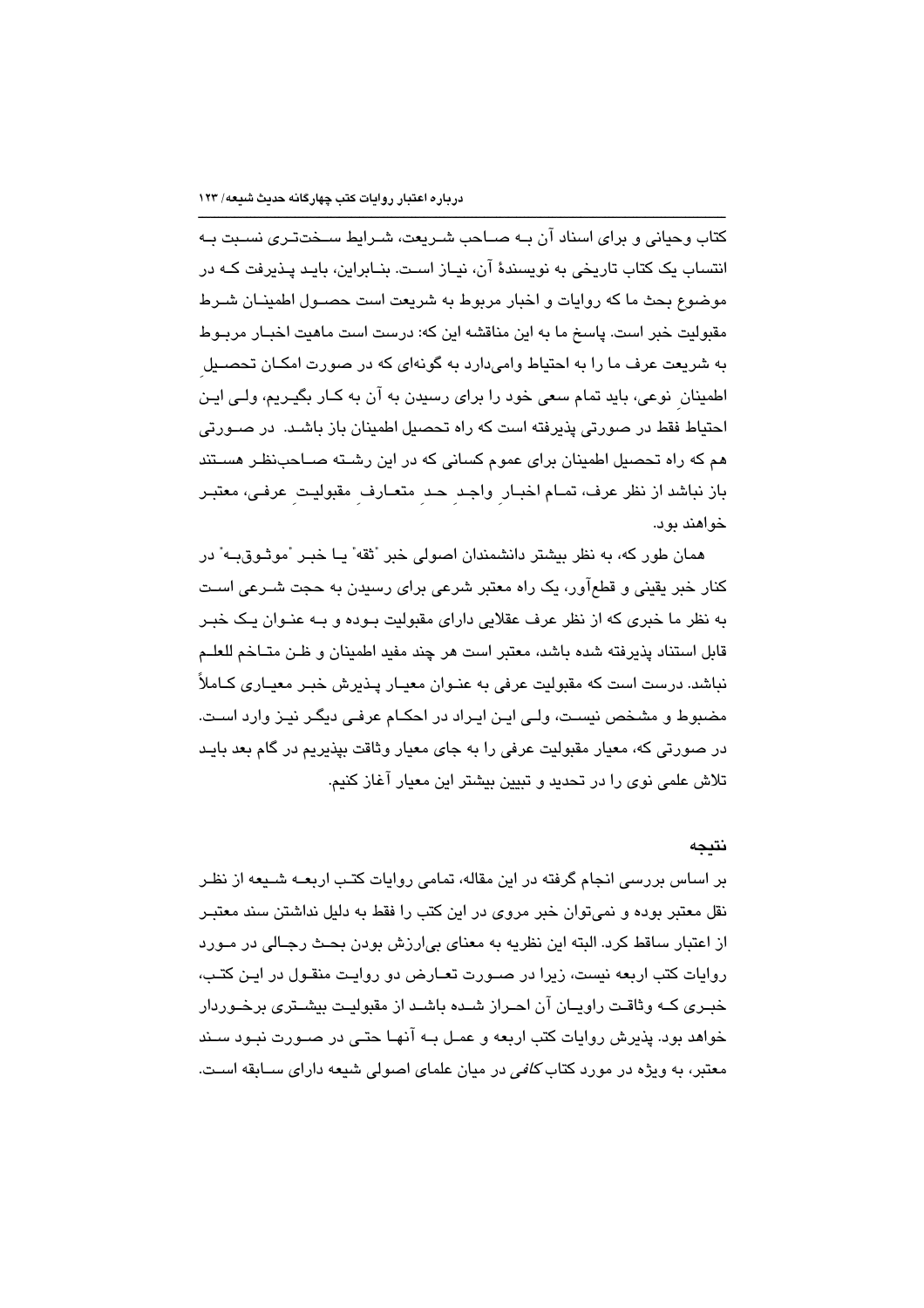نقل خوئی از محقـق نــائينی و نظريــه بروجـردی، كــه بــه تفصــيل بيــان شــد، و بيــان شبیریزنجانی که فقهای شیعه در صورت نبود خبر معارض به خبر غیر معتبر *کـافی* عمل میکردهاند از این گرایش حکایت دارد. نکتهای کـه در ایـن مقالـه مـی توانـد تــازه باشد بنیاد نهادن پایهای نو برای اثبات اعتبار این کتب اسـت. بـر اسـاس ایـن نظریــه، اخبار كتب اربعه شيعه جملگي از "مقبوليت عرفي" برخوردارند. البته اين مقبوليت فقـط مشکل سند را حل میکند، ولی نمی تواند خبر را حجت و معتبر سازد. حجیت و اعتبـار خبر به معنی قابل عمل بودن حتی در حد اخذ به اطلاق، مشروط به عدم شــذوذ خبــر، نبودن معارض اقوى، عدم مخالفت با كتـاب و سـنت قطعـى، عـدم مخالفـت بـا عقـل و مخالفت عملي مشهور، نبودن اخبار متعدد مخالف (هر چند ضعيف) و عـدم اضــطراب متن است. هر یک از این عوامل میتواند بــه مقبولیـت عرفـی اخبــار ایــن کتــب آســیب برساند و خبر را غیر معتبر سازد. اما در صورت نبودن این موانم، این اخبار جملگی معتبرند و به اثبات وثاقت روات و صحت اسناد آنها نیاز نیست. در صـورت تعـارض اخبار، عواملی مانند شهرت عملی، شهرت روایی، کثرت نقل، اعتضاد با روایـات دیگـر، موافقت با عمومات و اطلاقات كتاب و سنت معتبر و احكام عقل، مقبوليت بيشـتر يـك خبر را موجب شده و آن را بر خبر معارض راجح میسازند. نتیجهٔ مهم مترتب بر این دیدگاه، این است که ضعف سند اخبار کتب اربعه جز در شرایط خـاص (ماننـد اتفـاق اصحاب بر کذاب بودن راويان حديث و نبودن هيچ قرينهاي که اعتماد صـاحبان کتـب را به خبر توجیه کند) مانم اعتبار آنها نخواهد بود. این نتیجه نه تنها امری بدیم نیست، بلکه روش علمای متقدم شیعه نیز به ویژه در قبال کتاب *کافی،* فتـوا بـر طبـق روایـات ضعیف آن در صورت نبودن معارض بوده است. نتیجه دیگر این است که در بررسی اعتبار خبر، به جای تأکید بر سند به بررسی متن تأکید مـیشـود. یـک مشـکل نظریـهٔ وثاقت خبر این است که صاحبان آن نظریه هـر خبـر ثقـهای را واجـد شـرایط اعتبـار دانسته و فقط ابتلای به معارض را مانع تلقی مـیکننـد، ولـی در ایـن نظریـه مقبولیـت عرفی خبر هنگامی احراز میشود که هم در سند، شرایط مقبولیت عرفی وجود داشـته باشد و هم در متن مشکلاتی که عرف آنها را مانع اعتبار میداند یا در شرع بـر نبـود آنها تأکید شده، وجود نداشته باشد. حسن ختام این مقاله روایت کشی اسـت کـه ایـن نتيجهٔ اخير را تأييد ميكند كه با احتمال كذب و عدم اطمينان به صحت خبـر بــه جـاي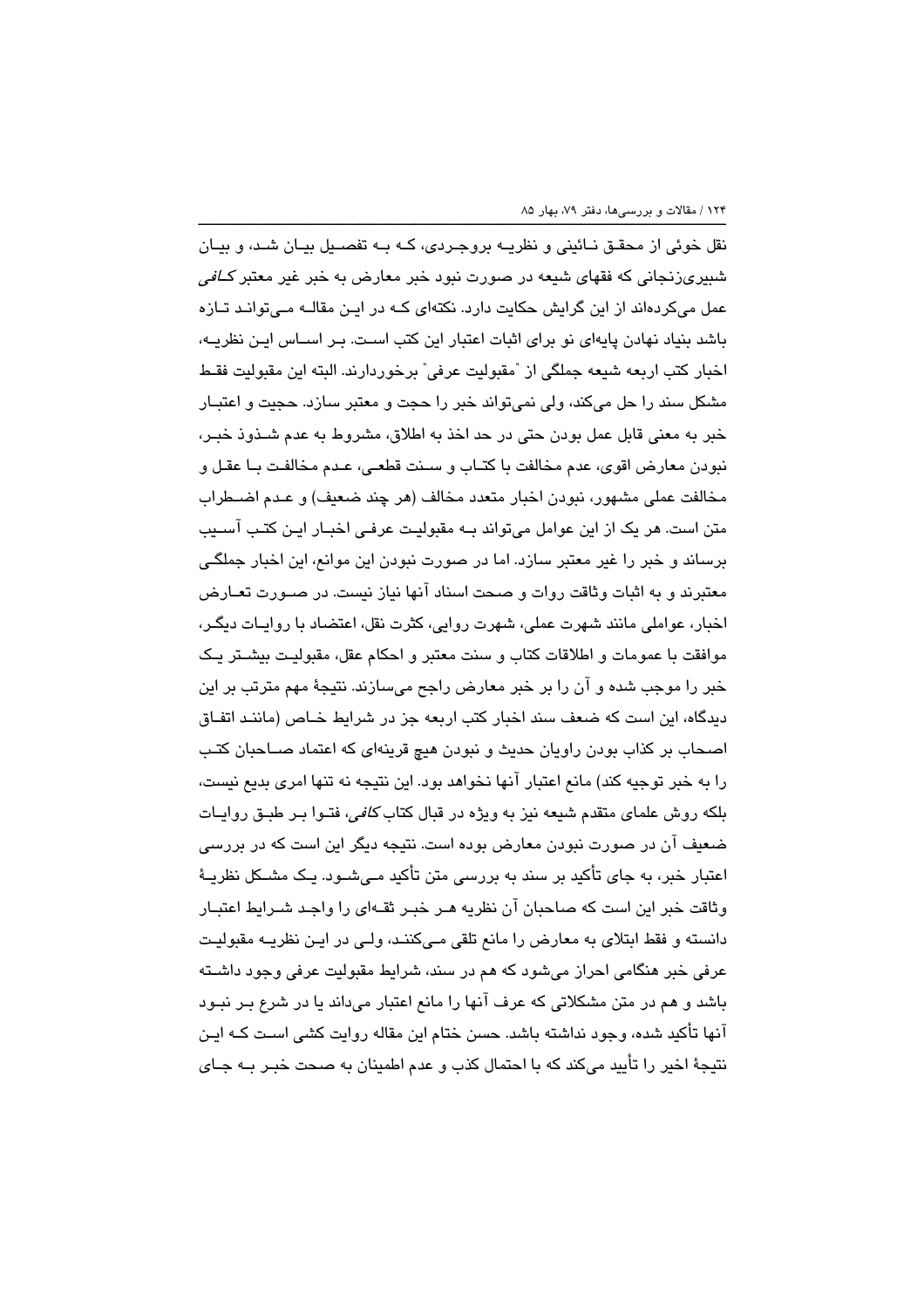تأکید بر سند باید بر صحت متن پای فشرد. در این روایت پـونس بـن عبـدالرحمان از هشام بن حکم نقل میکند که امام صــادق(ع) فرمودنـد: مغیـره بـن ســعید در روایـات امام باقر(ع) دست برده و احادیثی را وارد کرده که وی نفرموده اسـت، پـس بـر شـما لازم است که تقوا پیشه کنید و روایاتی را که بر خلاف کـلام خداونـد متعـال و سـنت پيامبر(ص) است نپذيريد (نک: طوسي، *اختيار معرفه الرجال*، ٢٢٤/١).

#### فهرست منابع

۱. آملي، ميرزاهاشم، *مجمع الافكار و مطـرح الانظـار*، مطبعــه علميــه، قــم، ١٣٩٥هـ. ق، چاپ اول. ٢. ابن الغضائري، احمدبن ابي عبدالله، رجل ، مؤسسة اسـماعيليان، قـم، ١٤٠٦ هـ. ق، چاپ دوم. ٣. ابنبابويه قمي، ابوجعفرمحمدبنعلي [شيخ صدوق]، *من لا يحضره الفقيـه،* مؤسسـه نشر اسلامی، قم، ۱۶۱۳هـ. ق، چاپ دوم. ۴. استرآبادي، محمد امـين، *الفوائـد المدنيـه،* مؤسسـه نشـر اسـلامي، قـم، ١٤٢٤هـ.ق، چاپ اول. ۵. انصاری، مرتض*ی، فرائد الاصول،* مجمع الفکرالاسلامی، قم، ۱۶۱۹ه. ق، چاپ اول. ۶. بروجردي، حسين، ترتيب *اسانيد كتاب الكــافي،* مجمــع البحــوث الاســـلاميه، مشـــهد، ١٤١٤ هـ. ق، چاپ اول. ٧. همو، *نهايه التقرير،* مطبعه الحكمه، قم، ١٣٧٦هـ. ق. ٨. همو، بدر الزاهر في صلاة الجمعه و المسافر، مكتبه آيةالله منتظري، قم، ١٤١٦هـ. ق. ٩. جبعي عاملي، زينالدين بن علي [شهيد ثاني]، *رسائل الشــهيد الثــاني،* مكتـب الإعــلام الإسلامي، قم، ١٤٢١هـ. ق، چاپ اول. ١٠. حـائري، مرتضــىبــنعبـدالكريم، كت*ــاب الـخمــس*، مؤسســـة نشــر اســلامى، قــم، ١٤١٨هـ. ق، چاپ اول. ١١. حر عاملي، محمدبن حسن، تفصيل *وسائل الشيعه إلى تحصيل مسائل الشريعه،* قم، مؤسسه آل البيت، ١٤٠٩هـ. ق، چاپ اول. ١٢. حسيني، محمدرضا، منهج الرجالي للسـيد البروجـردي، مكتـب الاعـلام الاســلامي، قم، ١٤٢٠هـ. ق، چاپ اول.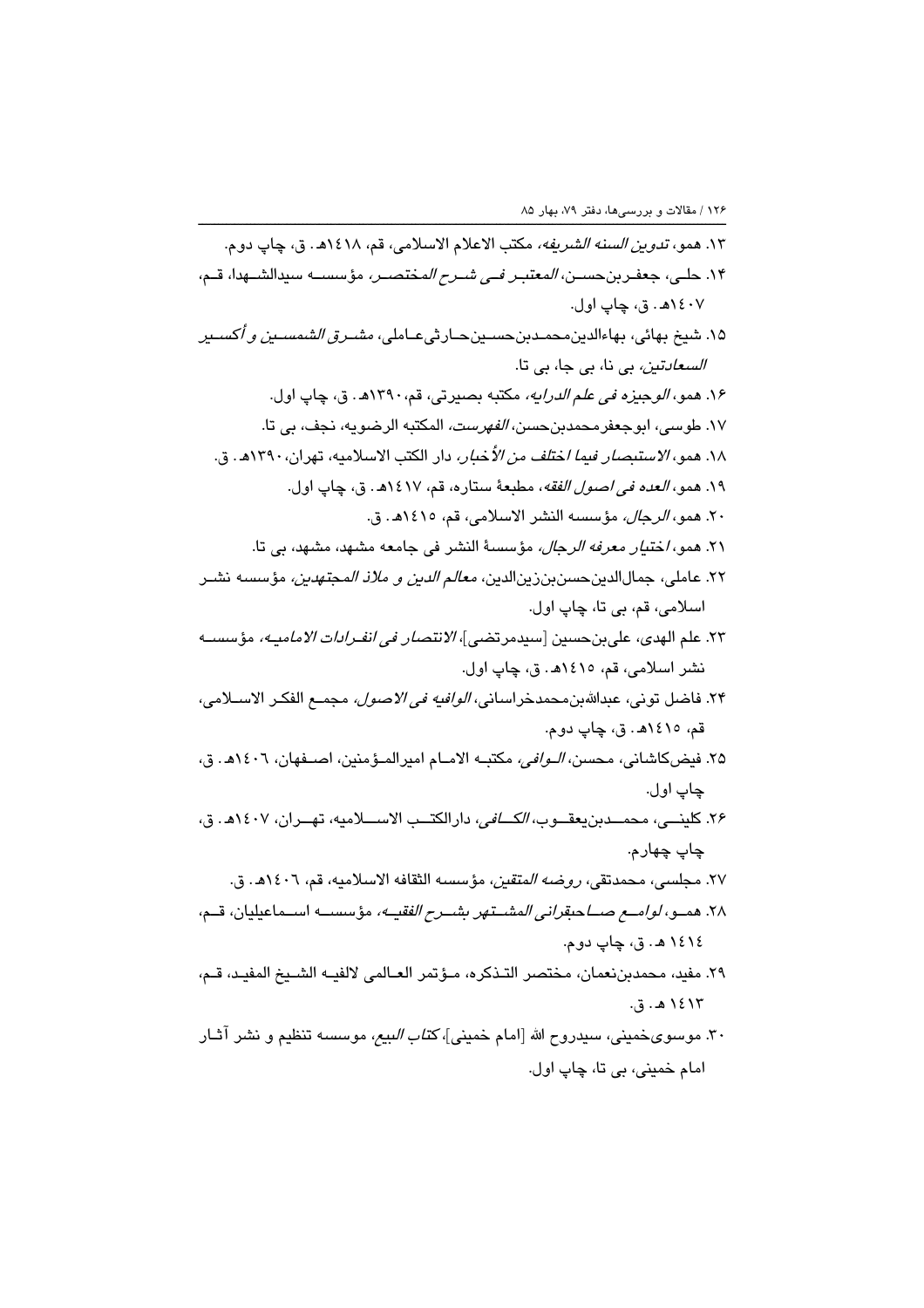42. Kohlberg. "AK"BAÚRÈYA", Iranica Encyclopedia, Iranica.com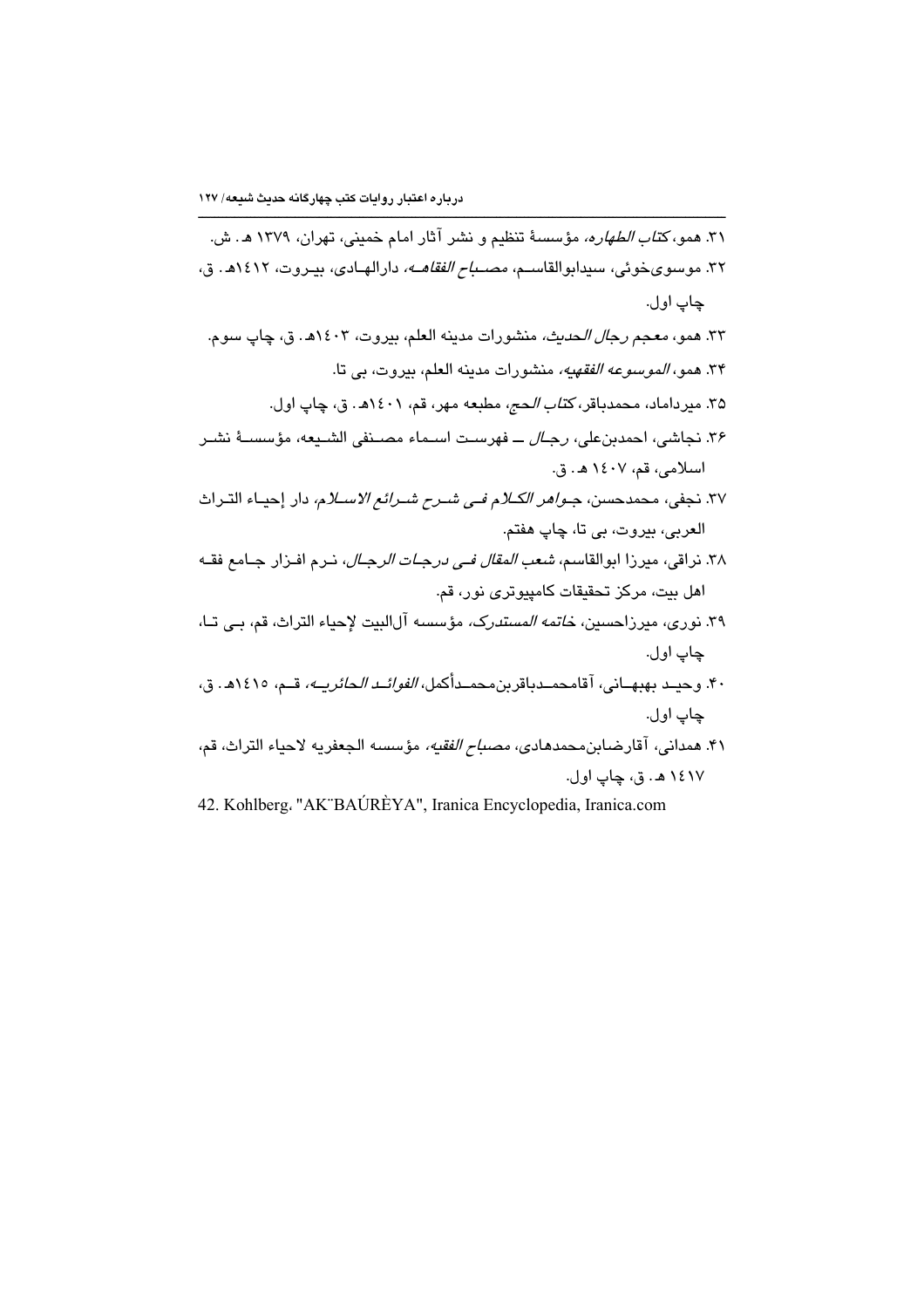## **Authenticity of traditions of the Four Books of Shiite Hadith**

Alireza Sadr Huseini **Assistant Professor of Tehran University** 

#### **Abstract**

The issue of authenticity of the Shiite tradition is the most important challenges between Shiite scholars of Akhbarees and Usulees. The former believes in absolute authority of Shiite traditions while the latter believes only in authority of traditions that transmitted by authentic narrators. This article holds that the "common acceptance" is the criterion for adopting or rejecting a tradition. According to this criterion all narratives in the four great books of Shiite tradition i.e. Kafi, Faqhih, Tahdhib and Estebsar are authorized provided absence any problems in the text.

Key words Shiite traditions, authority, Akhbarees, Usulees, narrators

## **Bibliography**

- 1. Amoli, Mohammad, Vasael Al Shiah, Aalol Bait, 1409 A.Q.
- 2. Amoli, Mirza Hashem, Majmaol Afkar Va Matrahol Anzar, Qom, Matba Elmie, 1395 A.Q.
- 3. Ansari, Sheikh Mortada, Faraedol Usul, Qom, Majmaol Fekrol Islami, 1419 A.O.
- 4. Astarabadi, Mohammad Amin, AlfavaedAlmadania, Qom, Nashre Islami, 1424 A.Q.
- 5. Azami, Mohammad, Derasat Fi Alhadis Alnabavi, Beirut, Almaktabah Islami, 1413 A.Q.
- 6. Boroujerdi, Hussein, Tartibe Asanid Ketabol Kafi, Mashhad, Majmaol Bohasol Eslsmia, 1414 A.Q.
- 7. Ibid, Nahaya Taghrir, Oom, Matbaol Hekmah, 1376 A.H.
- 8. Ibid, Albadro Zaher Fi Salat Joma Va Almosafer, Oom, Maktabol Ayatollah Montazeri, 1416 A.Q.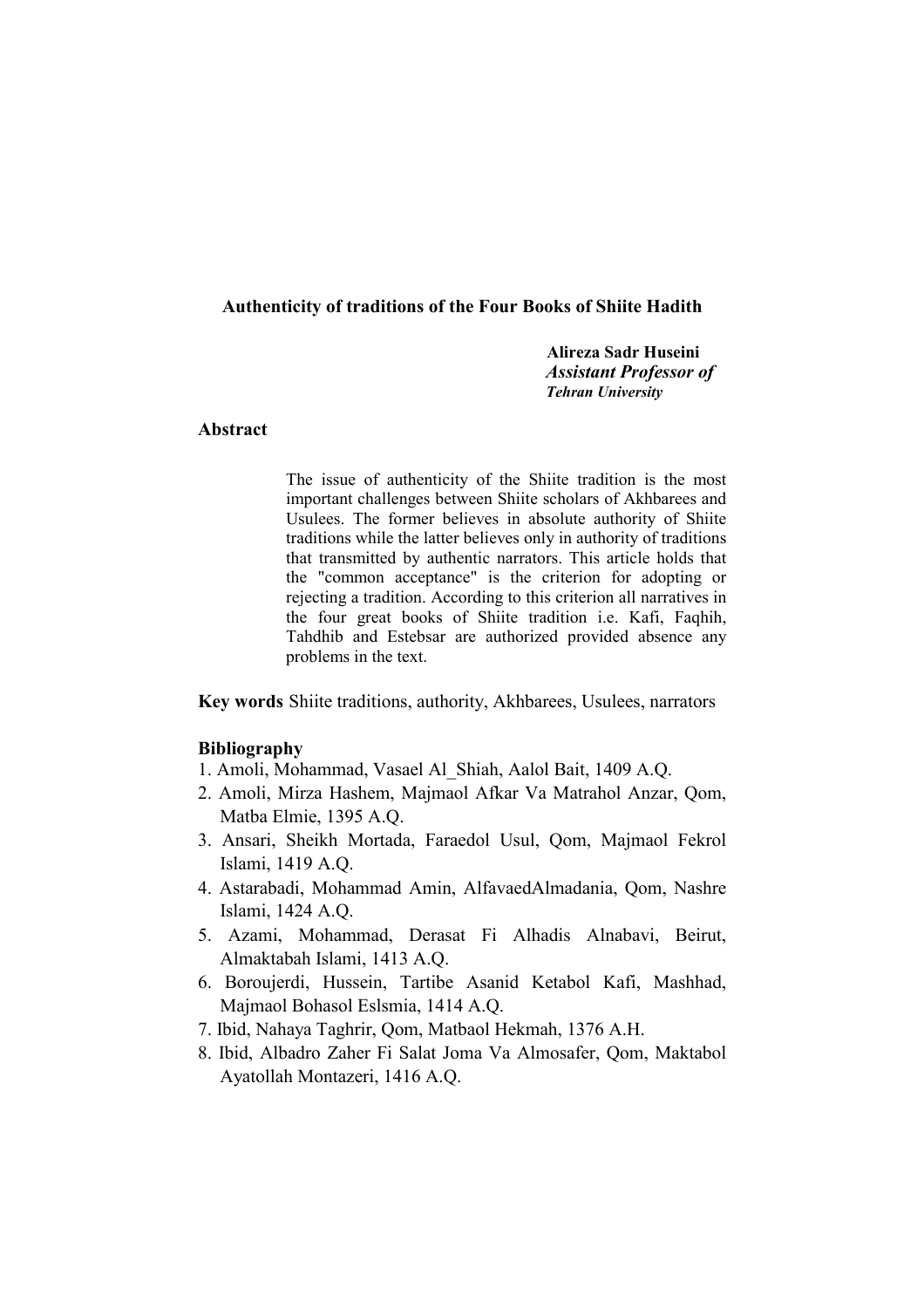24/ Authenticity of traditions of the Four Books of Shiite Hadith

- 9. Bahaee, Bahao Din Mohammad Bin Hussein Amoli, Mashregho Shamsin.
- 10. Ibid. Alwaiiza fi elme al-deraia. Oom. Maktab Basirati. 1390 A.O.
- 11. Damad, Mohammad, Alhaj, Qom, Mehr, 1401 A.Q.
- 12. Fazel, Abdullah, Vafye, Qom, Majmae Fekr, 1415 A.Q.
- 13. FayzKashani, Muhsin, Vaafi, Amiralmomenin, Esfahan, 1406A.Q.
- 14. Haeri, Mortada, Alkhoms, Qom, Nashre Islami, 1418 A.Q.
- 15. Huseini, Mohammad Reza, Almanhaj, Qom, Daftare Tablighat, 1420 A.Q.
- 16. Ibid, Tadvin alsena al-Sharif, Qom, Maktabat Alalami Aleslami, 1418A.Q.
- 17. Helli, Jafar, Almotabar, Qom, Sayedshohada, 1407 A.Q.
- 18. IbnAlghazaeri, Ahmad, Rejal, QOM Moasseseh Esmaeilian, 1406A.O.
- 19. ImamKhomeini, Syed Rohollah Mosavi, Ketab Tahara, Moasseseh Tanzime Nashre Asare Imam Khomeini.
- 21. Ibid, Albai, Moasseseh Tanzime Nashre Asare Imam Khomeini.
- 22. Khoei, Abolghasem, Mesbah Al Feghaha, Beirut, Daroalhadi, 1412A.O.
- 23. Ibid, Moajam e Rejal al hadith, Beirut, 1412 A.Q.
- 24. Kohlberg, Akbaurya, Iranica Encyclopedia, Iranica. com
- 25. Koleini, Kafi, Daralkotob, Tehran, 1407 A.Q.
- 26. Koori, Hussein, Khteme, Qom, Allolbyet.
- 27. Majlisi, Bagher, Bihar, Beirut, Vafaa, 1403 A.Q.
- 28. Ibid, Lawameh Sahebqrani, Qom, 1414 A.Q.
- 29. Majlisi, Taghi, Rawza almotaghin, Qom, Thegafat, 1406 A.Q.
- 30. Mofid, Mohammad, Mokhtasar, Qom, Motamar, 1413 A.Q.
- 31. Mortada, Ali, Al entesar, Qom, Nashre Islami, 1415 A.Q.
- 32. Najafi, Mohammad Hasan, Javaher, Beirut, Turath.
- 33. Najjashi, Ahmad, Rejal, Qom, 1407 A.Q.
- 34. Naraghi, Abolghasem, Shaab al-maqal, Qom, 1412A.Q.
- 35. Noori, Hussein, Khatemeh al-Mostadrek, Qom.
- 36. Sadoogh, Mohammad, Faqhih, Qom, Nashre Islami, 1413 A.Q.
- 37. Sadr, Hasan, Tasis Al Shiah, Tehran, Aalami.
- 38. Shahid Sani, Zeino Aldin, Reseal, Qom, Daftare Tablighat, 1421A.Q.